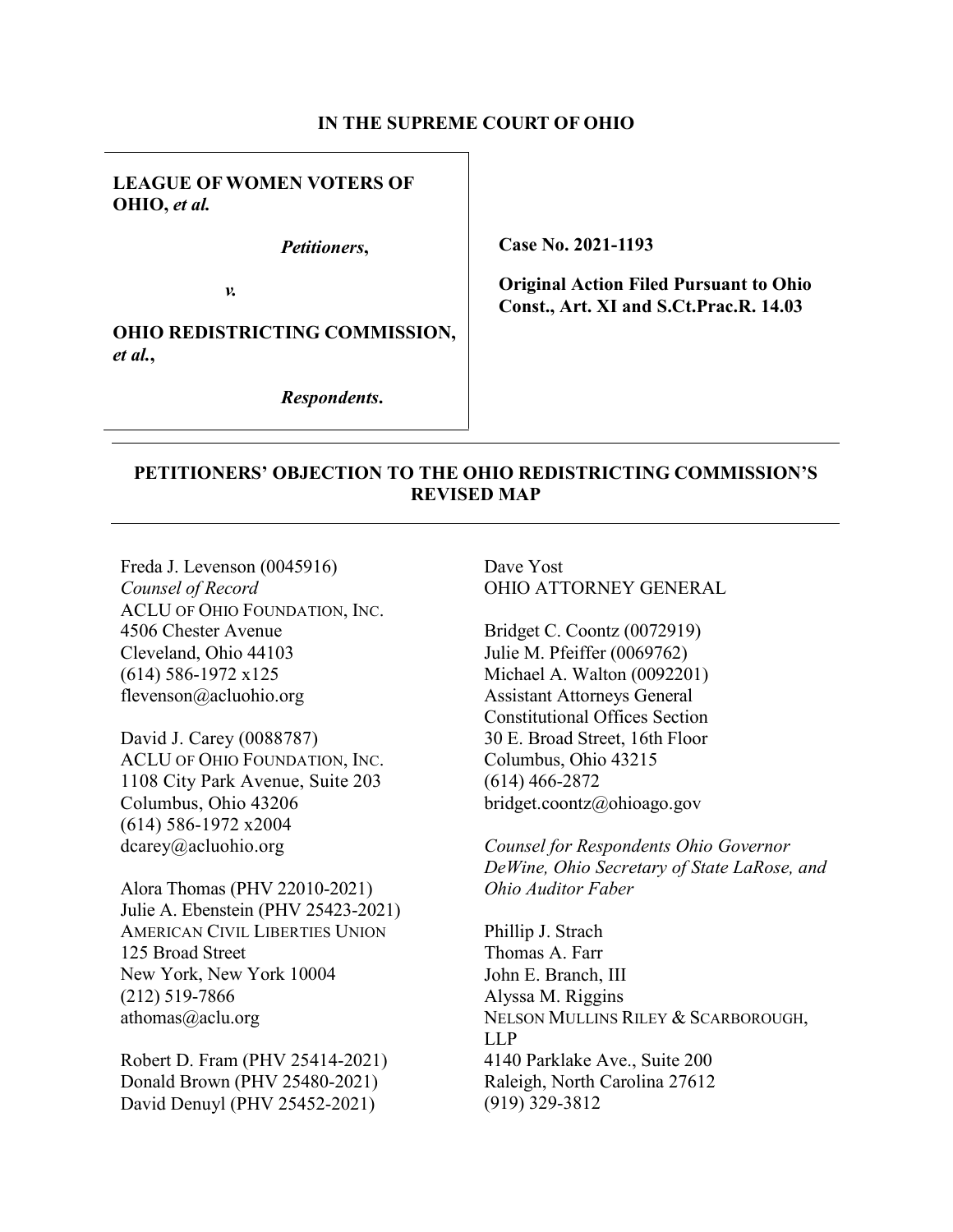Joshua González (PHV 25424-2021) Juliana Goldrosen (PHV 25193-2021) COVINGTON & BURLING, LLP Salesforce Tower 415 Mission Street, Suite 5400 San Francisco, California 94105 (415) 591-6000 rfram@cov.com

L. Brady Bender (PHV 25192-2021) Alex Thomson (PHV 25462-2021) COVINGTON & BURLING, LLP One CityCenter 850 Tenth Street, NW Washington, District of Columbia 20001 (202) 662-6000 bbender@cov.com

Anupam Sharma (PHV 25418-2021) Yale Fu (PHV 25419-2021) COVINGTON & BURLING, LLP 3000 El Camino Real 5 Palo Alto Square, 10<sup>th</sup> Floor Palo Alto, California 94306 (650) 632-4700 asharma@cov.com

*Counsel for Relators* 

phil.strach@nelsonmullins.com *Counsel for Respondents House Speaker Robert R. Cupp and Senate President Matt Huffman* 

Erik Clark ORGAN LAW, LLP 1330 Dublin Road Columbus, Ohio 43215 (614) 481-0900 ejclark@organlegal.com

*Counsel for Respondent Ohio Redistricting Commission*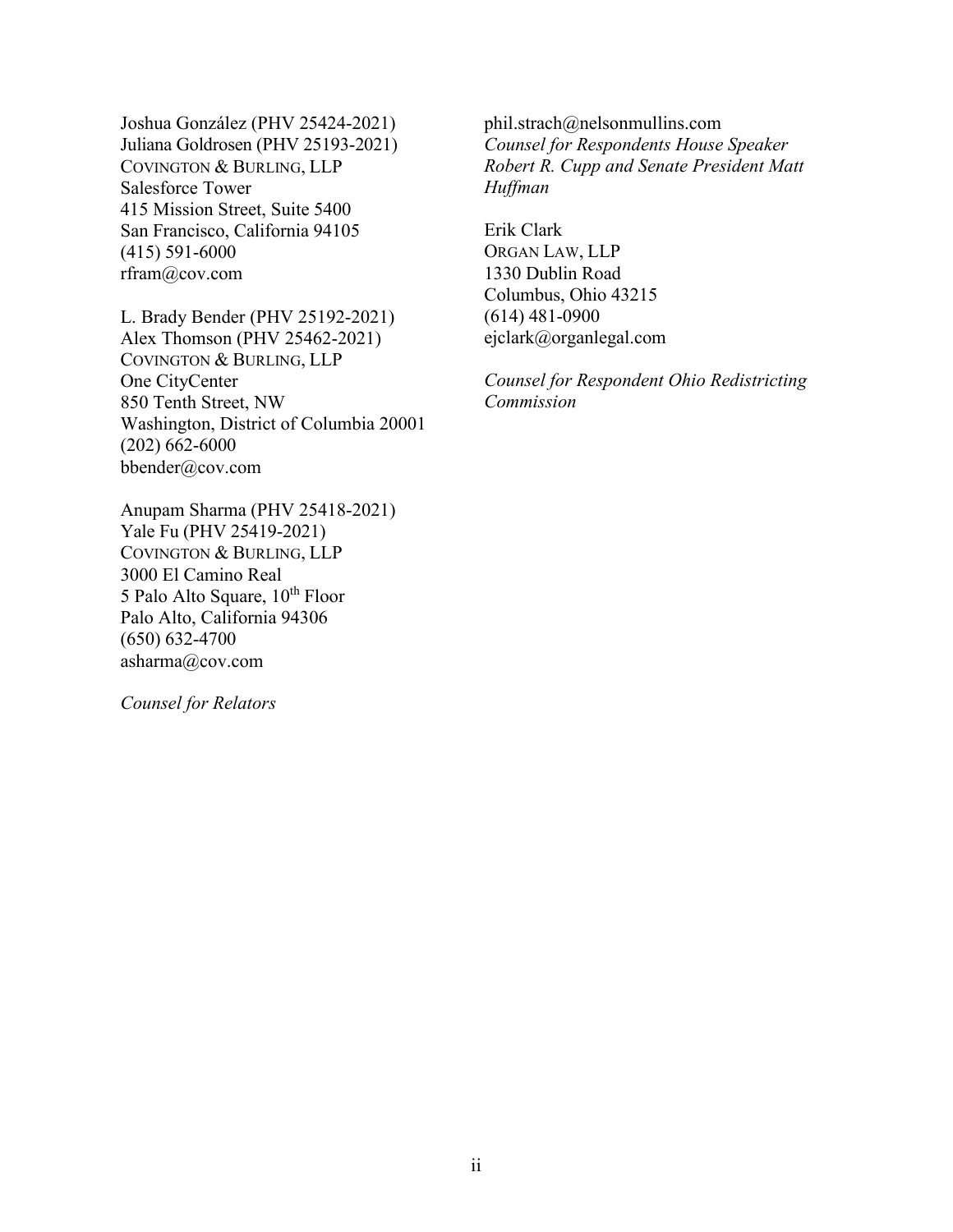# **TABLE OF CONTENTS**

| I.   |           |                                                                                                                                            |                                                                                                                                                            |  |  |  |
|------|-----------|--------------------------------------------------------------------------------------------------------------------------------------------|------------------------------------------------------------------------------------------------------------------------------------------------------------|--|--|--|
|      | A.        | The Revised Senate Map's Grouping of House Districts in Hamilton                                                                           |                                                                                                                                                            |  |  |  |
|      |           | 1. The Revised Map Packs Democrats into One Senate District in Hamilton                                                                    |                                                                                                                                                            |  |  |  |
|      | <b>B.</b> |                                                                                                                                            | This Fully Complaint Alternative Was Squarely Before the Commission 4                                                                                      |  |  |  |
|      |           | 1.                                                                                                                                         | The Democratic Alternative Map Eliminated the Undue Packing of                                                                                             |  |  |  |
|      |           | 2.                                                                                                                                         | The Alternative Configuration is Fully Compliant with All<br>Provisions of Article XI and At Least As Compact As the Revised                               |  |  |  |
|      |           | 3.                                                                                                                                         | The Alternative Pairings Were Rejected by the Commission                                                                                                   |  |  |  |
| II.  |           |                                                                                                                                            | Objection 2: The Revised House Map Violates the Proportionality Requirement                                                                                |  |  |  |
|      | A.        | The Revised House Map Actually Provides a Grossly Disproportionate                                                                         |                                                                                                                                                            |  |  |  |
|      | <b>B.</b> | The Commission's Characterization of the House Map Conceals, and                                                                           |                                                                                                                                                            |  |  |  |
| III. |           |                                                                                                                                            | Objection 3: The Objective Evidence of the Revised House Map's Partisan Skew<br>Demonstrates that It Primarily Favors the Republican Party in Violation of |  |  |  |
|      | A.        | The Commission's Creation of Numerous Nominally Democratic Leaning<br>Districts While Creating a Large Number of Safe Republican Districts |                                                                                                                                                            |  |  |  |
|      | <b>B.</b> |                                                                                                                                            | The Number of Republican Leaning Seats Created By the Revised House                                                                                        |  |  |  |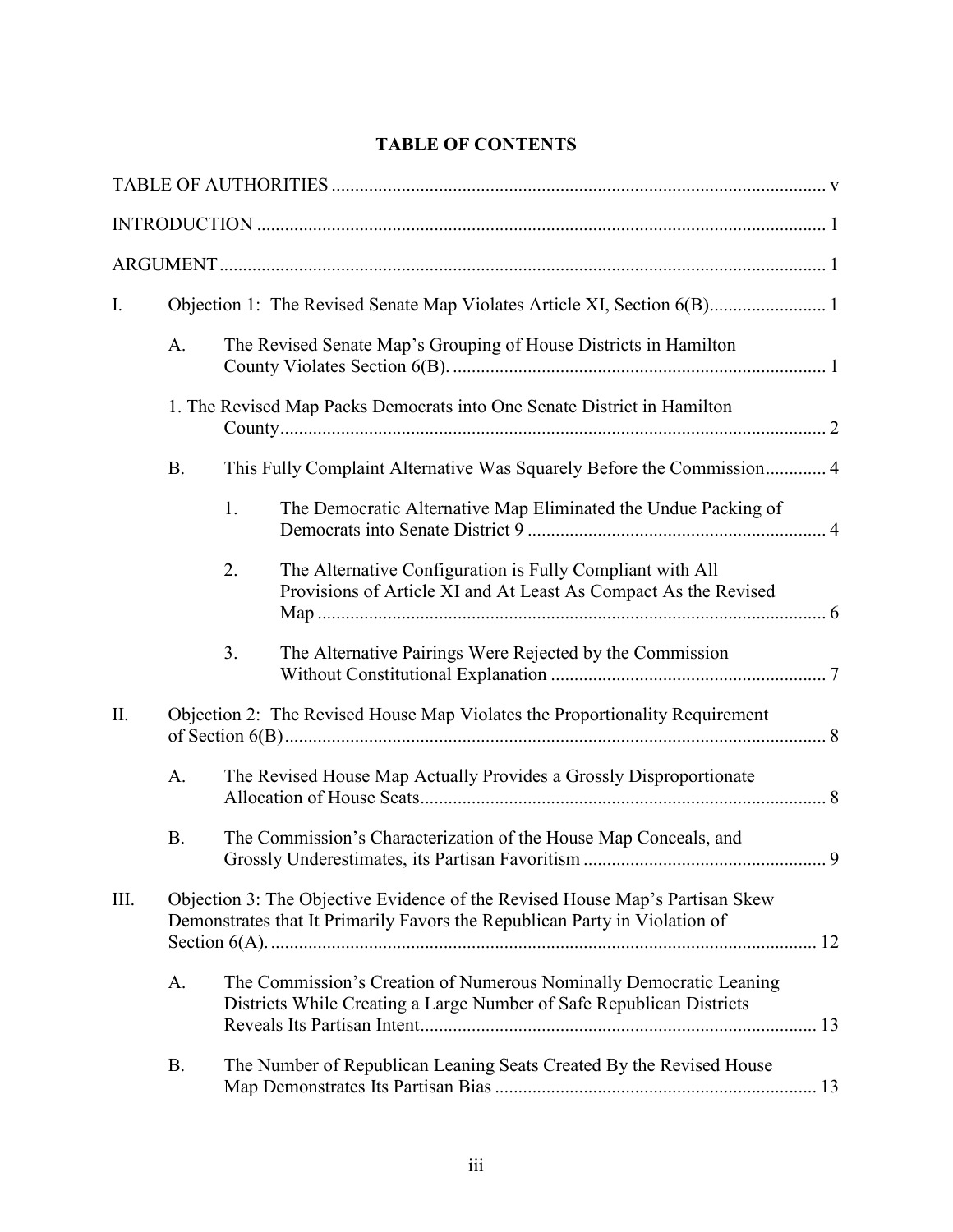| D. | The Partisan Skew of the Adopted Plan Cannot Be Explained By Ohio's |
|----|---------------------------------------------------------------------|
|    |                                                                     |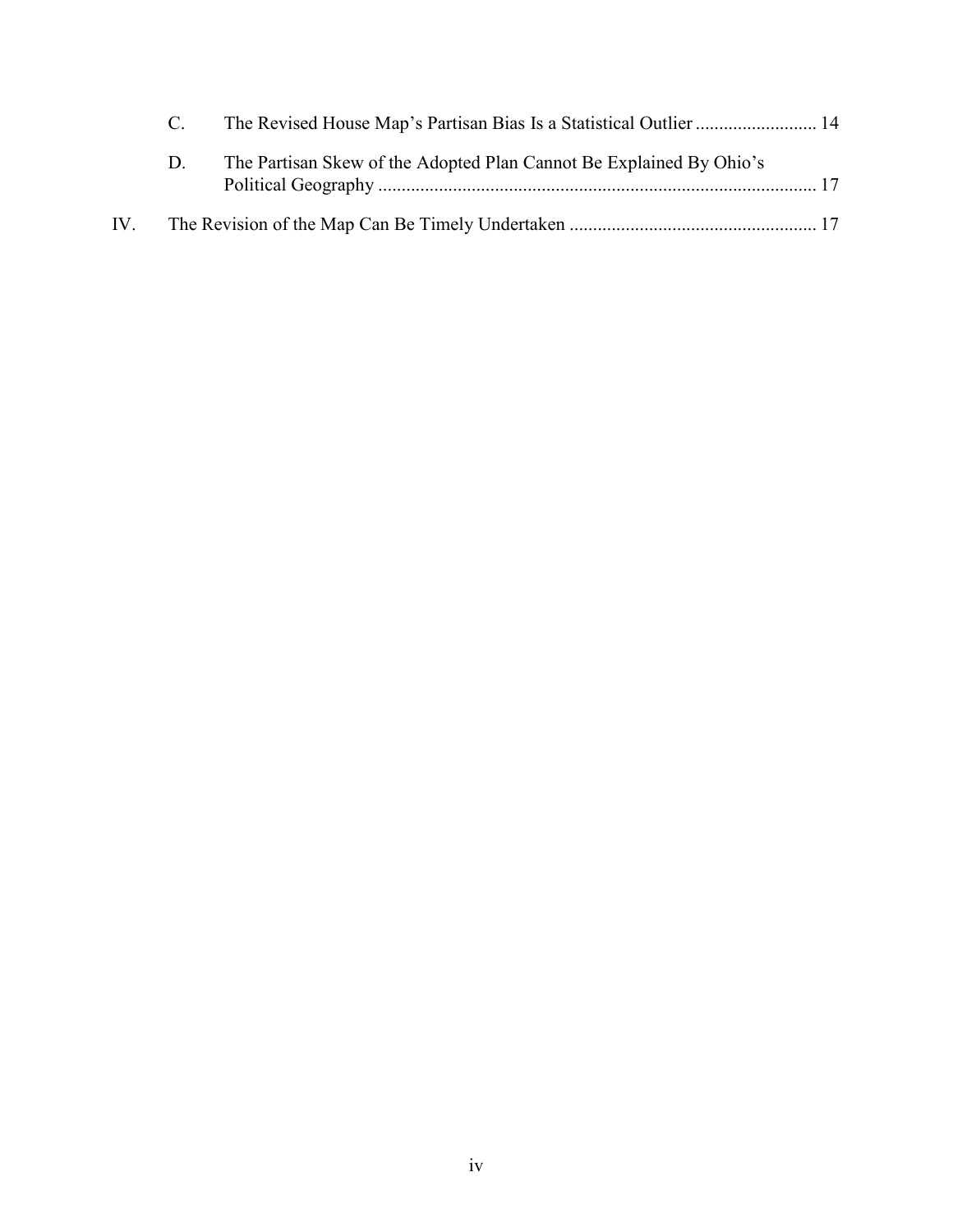# **TABLE OF AUTHORITIES**

# **Page(s)**

# **Cases**

| Castaneda v. Partida,    |  |
|--------------------------|--|
| Common Cause v. Rucho,   |  |
| <b>Other Authorities</b> |  |

|--|--|--|--|--|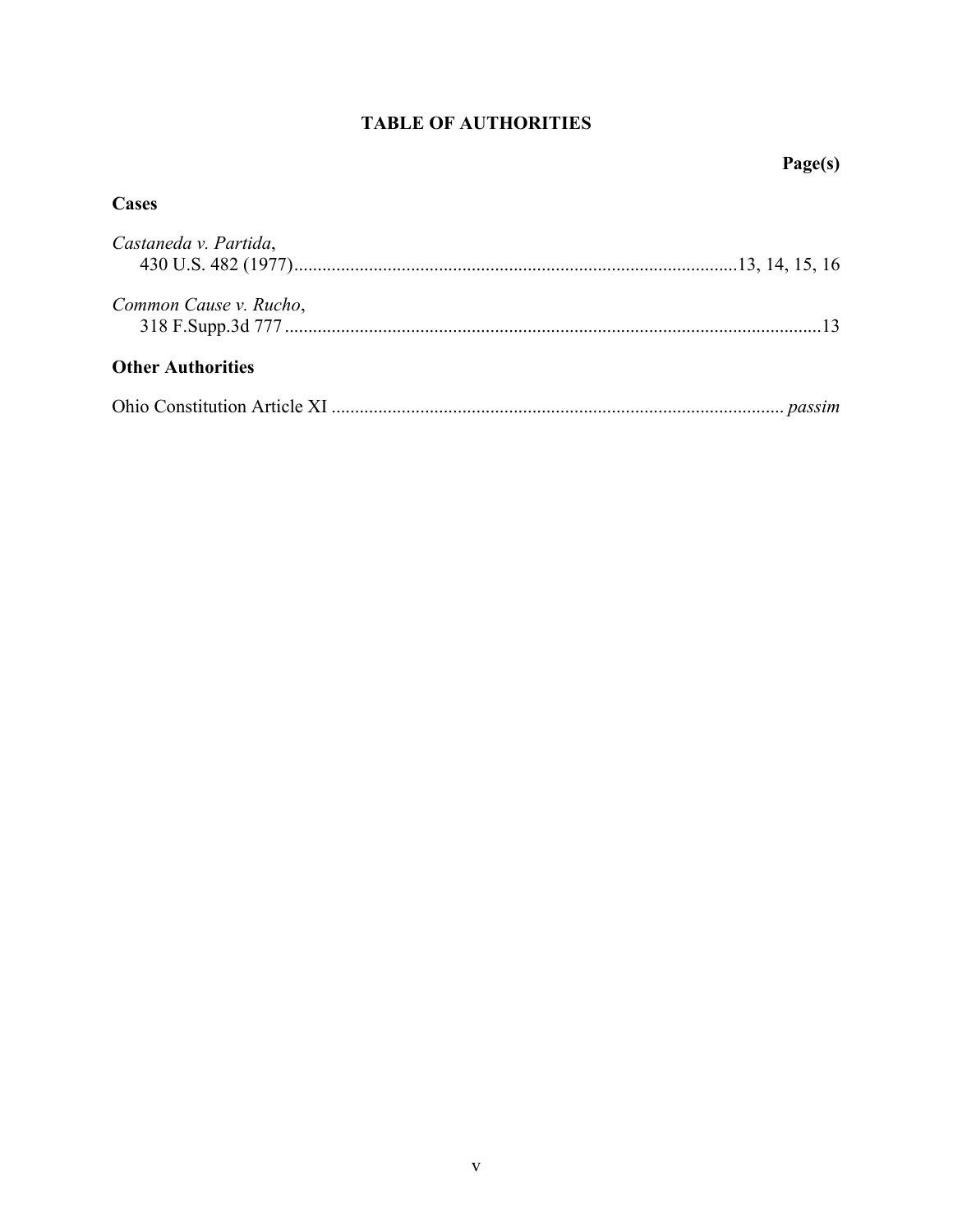#### **INTRODUCTION**

On January 22, 2022, the Ohio Redistricting Commission adopted a revised General Assembly map ("the Revised Map") that violates Article XI of the Ohio Constitution in at least three material ways. First, the Revised Senate Map violates Section 6(B) because in drawing the map, the Commission deviated further from proportionality than required by any other provision of Article XI. Second, the Revised House Map also violates Section 6(B) because it also deviates further from proportionality than required by any other provision of Article XI. Third, the Commission drew its Revised House Map to primarily favor the Republican Party, in violation of Section 6(A).

#### **ARGUMENT**

#### **I. Objection 1: The Revised Senate Map Violates Article XI, Section 6(B)**

# **A. The Revised Senate Map's Grouping of House Districts in Hamilton County Violates Section 6(B).**

Section 6(B) of Article XI requires that the Ohio Redistricting Commission shall attempt to draw a general assembly district plan such that the "statewide proportion of districts whose voters… favor each political party… correspond closely to the statewide preferences of the voters of Ohio," as long as the Commission does not violate the standards described in Sections 2, 3, 4, 5, or 7 of Article XI. The Revised Senate Map violates this provision by failing to meet the statewide proportion of districts who favor the respective parties in the state beyond the degree justified by any constraint set forth in other provisions of Article XI. Put differently, it provides fewer Senate districts that favor the Democratic Party, and more districts that favor the Republican Party than necessary to comply with the rest of Article XI.

The Commission was required to attempt to draw a plan in which the statewide proportion of Senate districts whose voters favor the Republican Party corresponds closely to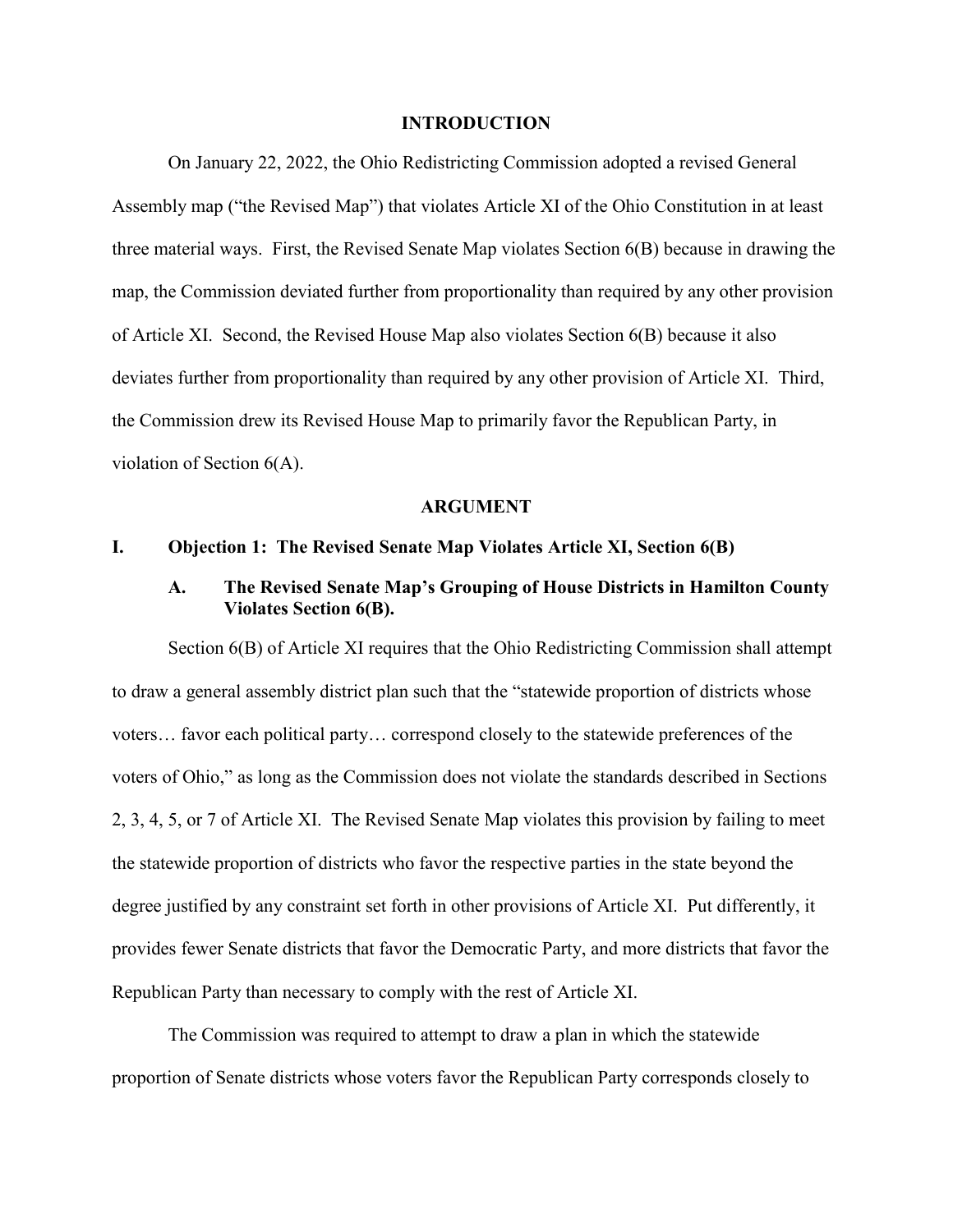54%. *See* January 12, 2022 Slip Op. <sup>107</sup>. However, as noted in the Commission's Section 8(C)(2) statement,"[t]he final adopted Senate district plan contains 20 Republican-leaning districts. This corresponds to approximately 60% of the total number of senate districts." Levenson Appx., OBJ  $\,0013$  (Adopted Section 8(C)(2) statement). The Commission could easily have drawn a Senate map that corresponded more closely to proportionality without violating any provision of Article XI. The Commission only needed to make minimal and readily apparent changes to the Revised Senate Map to make it more proportional.

One clear example of the Commission's failure is the Senate seats in Hamilton County. The Revised Senate Map contains two Senate districts entirely within Hamilton County—one Republican-leaning district and one Democratic-leaning district. But the Commission easily could have drawn two fully compliant Democratic Senate districts in Hamilton County using the Revised House Map. It deliberately chose not to do so, thus violating the proportionality requirement of Section 6(B).

1. The Revised Map Packs Democrats into One Senate District in Hamilton County As shown in Figure 1 from the Cooper Affidavit below, the Revised Senate Map combined House Districts 24, 25, and 26 to create Senate District 9, while combining House Districts 30, 29, and 28 to form a sprawling Senate District 8.

2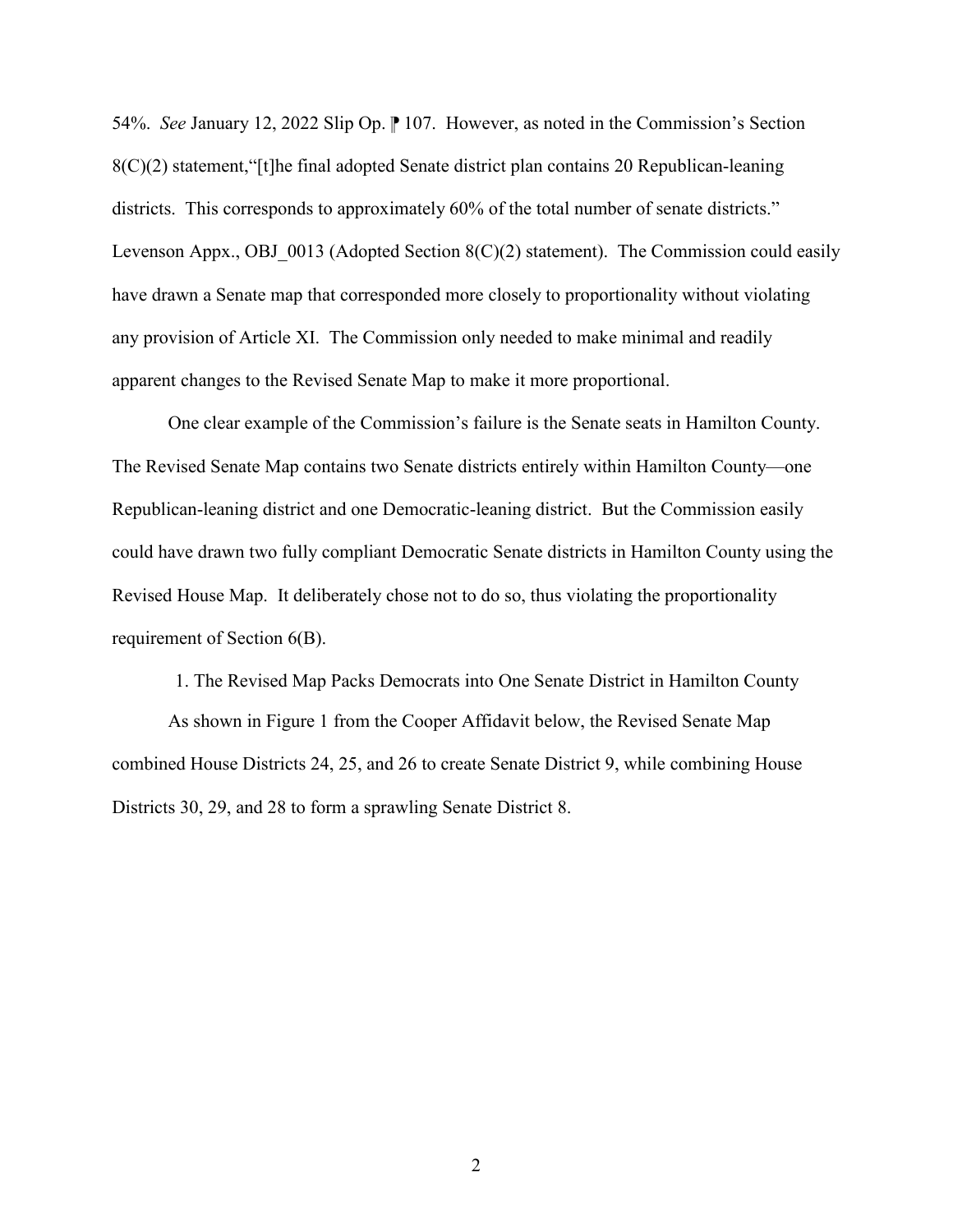

The net effect was to pack Democratic voters into Senate District 9 (with a 72.6% Democratic vote share) while turning Senate District 8 into a Republican seat (with a 59.55% Republican vote share). *See* Affidavit of William Cooper (Jan. 25, 2022) ¶ 4 [hereinafter "Cooper Aff."]. But swapping House Districts 26 and 30, so as to group House Districts 24, 25, and 30 into Senate District 9, and House Districts 26, 28, and 29 into Senate District 8, as shown below in Figure 2 of the Cooper Affidavit, would have instead created two Democratic-leaning Senate districts, instead of just one, in this heavily Democratic county. District 9 would have a 55.35% Democratic vote share, and District 8 would have a 55.31% Democratic vote share. *See* Cooper Aff. <sup>1</sup> 7. This simple, equally compact reconfiguration would have brought the statewide plan closer to partisan proportionality without violating any other provision of Article XI. *See*  Cooper Aff. ¶¶ 9–12.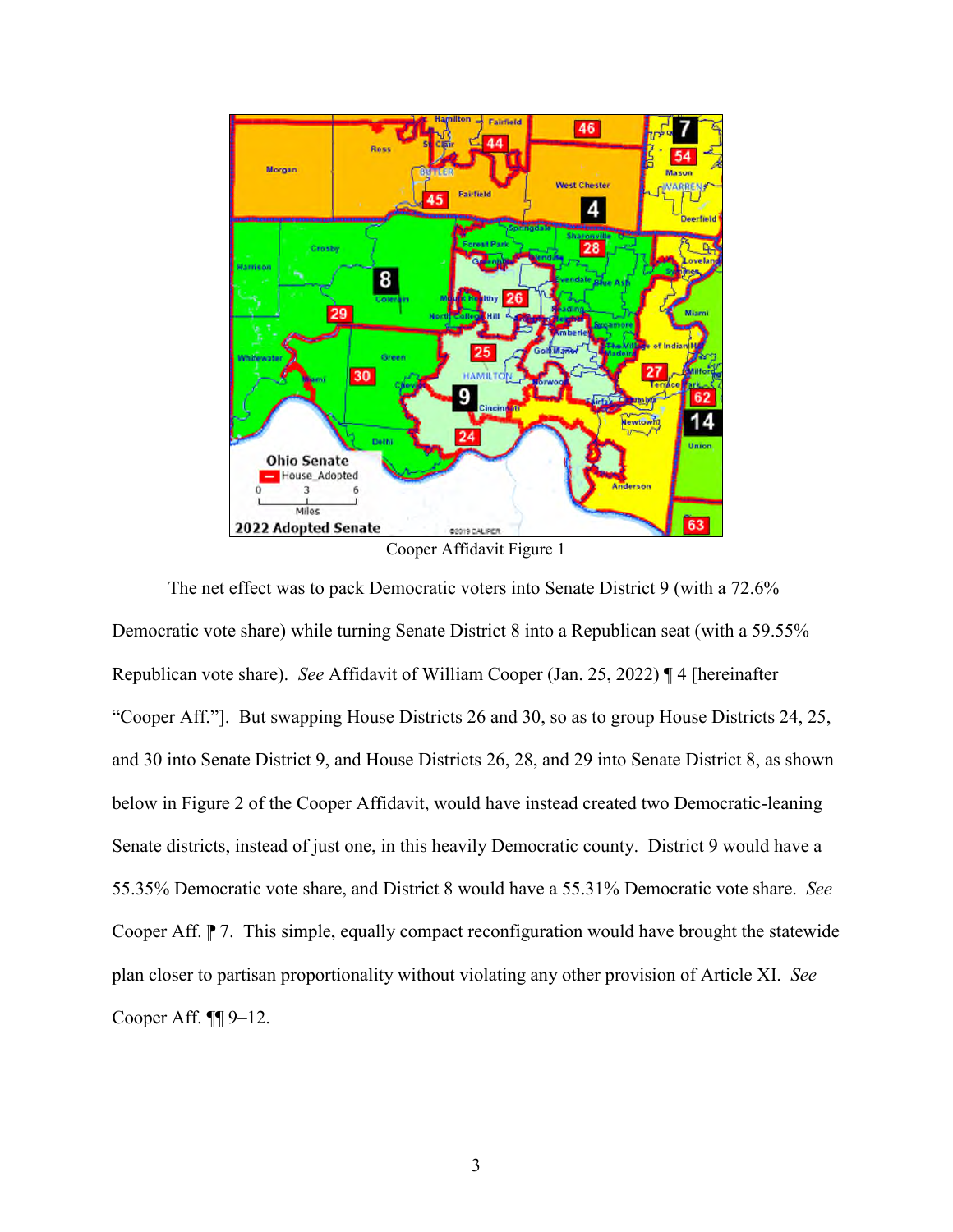

## **B. This Fully Complaint Alternative Was Squarely Before the Commission**

1. The Democratic Alternative Map Eliminated the Undue Packing of Democrats into Senate District 9

This compliant Senate district pairing was placed squarely in front of the Commission. The Democratic Commission members put forward a proposal for Hamilton County on January 20, 2022 ("the Democratic Pairing Proposal"). *See* Levenson Appx., OBJ\_0001–OBJ\_0006 (January 20, 2022 Democratic Franklin and Hamilton County Proposal). This proposal combined House Districts 24, 25, and 30 into one Hamilton County Senate District and House Districts 26, 28, and 29 into the other to create an additional Democratic Senate seat, bringing the Senate map closer to proportionality. *See id.* at 1–2; Levenson Appx., OBJ\_0058–OBJ\_0059 (Transcript of January 20, 2022 Commission Meeting). The Democratic Pairing Proposal was based on House districts that are slightly different from their Republican counterparts. But the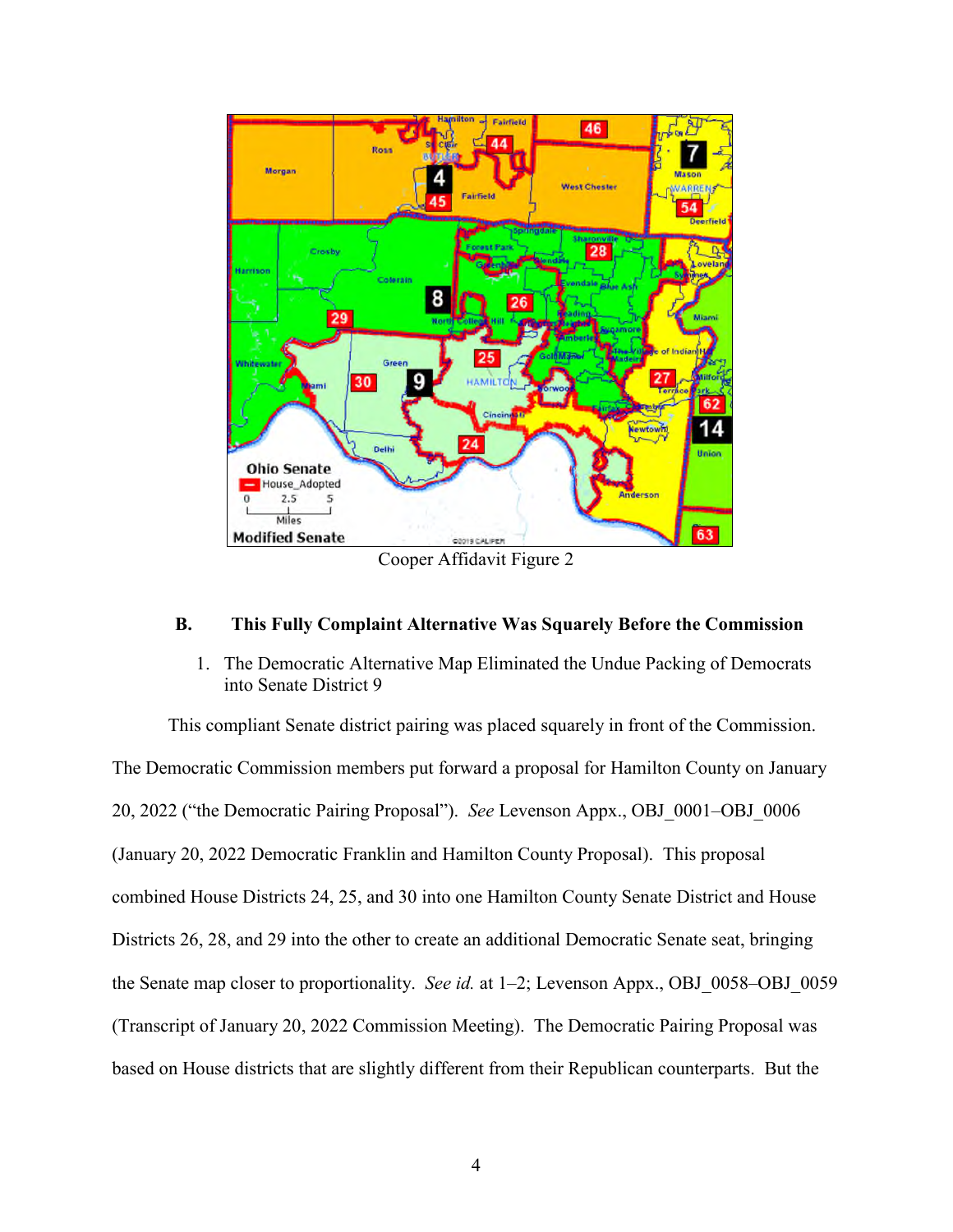same basic pairing change could have been made to the Republican Proposal: the inclusion of House District 26 into Senate District 8, while moving House District 30 into Senate District 9. *See* Cooper Aff.  $\uparrow$  6. This would have had the same effect as the Democratic Pairing Proposal – the creation of two Democratic Senate seats in Hamilton County. *See id.* **| 7.** The *n* 

The members of the Redistricting Commission were specifically informed several times that this Democratic Pairing Proposal would improve Section 6(B) compliance without introducing any new violations of Article XI. At the Commission's January 20 meeting, Senator Sykes flagged this point, stating:

> "[T]he pairing of the Senate districts was different . . . in the two proposals and in the Republican proposal, the pairing would lead to just one Democratic seat, and then with the Democratic proposal, it would mean two . . . And this would be an easy way to comply . . . . And that's why we're recommending this particular change."

*See* Levenson Appx., OBJ\_0071 (Transcript of January 20, 2022 Commission Meeting). At the end of the meeting, Senator Sykes reiterated the example regarding "a pairing of the . . . House districts to create Senate districts in Hamilton County, which is a simple thing to do[.]" *Id.* at OBJ 0099. He expressly questioned why there was "reluctance to accept that when we can do it and meet all of the other requirements . . . ." *Id.*

At the Commission's final meeting on January 22, 2022, Senator Sykes again raised this recommendation, asking the Republican map-drawers about Hamilton County, where "pairing . . . the House district[s] would give you another Senate Democratic district, how – what stopped you, what prevented you from doing that?" *See* Levenson Appx., OBJ\_0223 (Transcript of January 22, 2022 Commission Meeting). Yet the Commission without explanation refused to adopt this straightforward modification.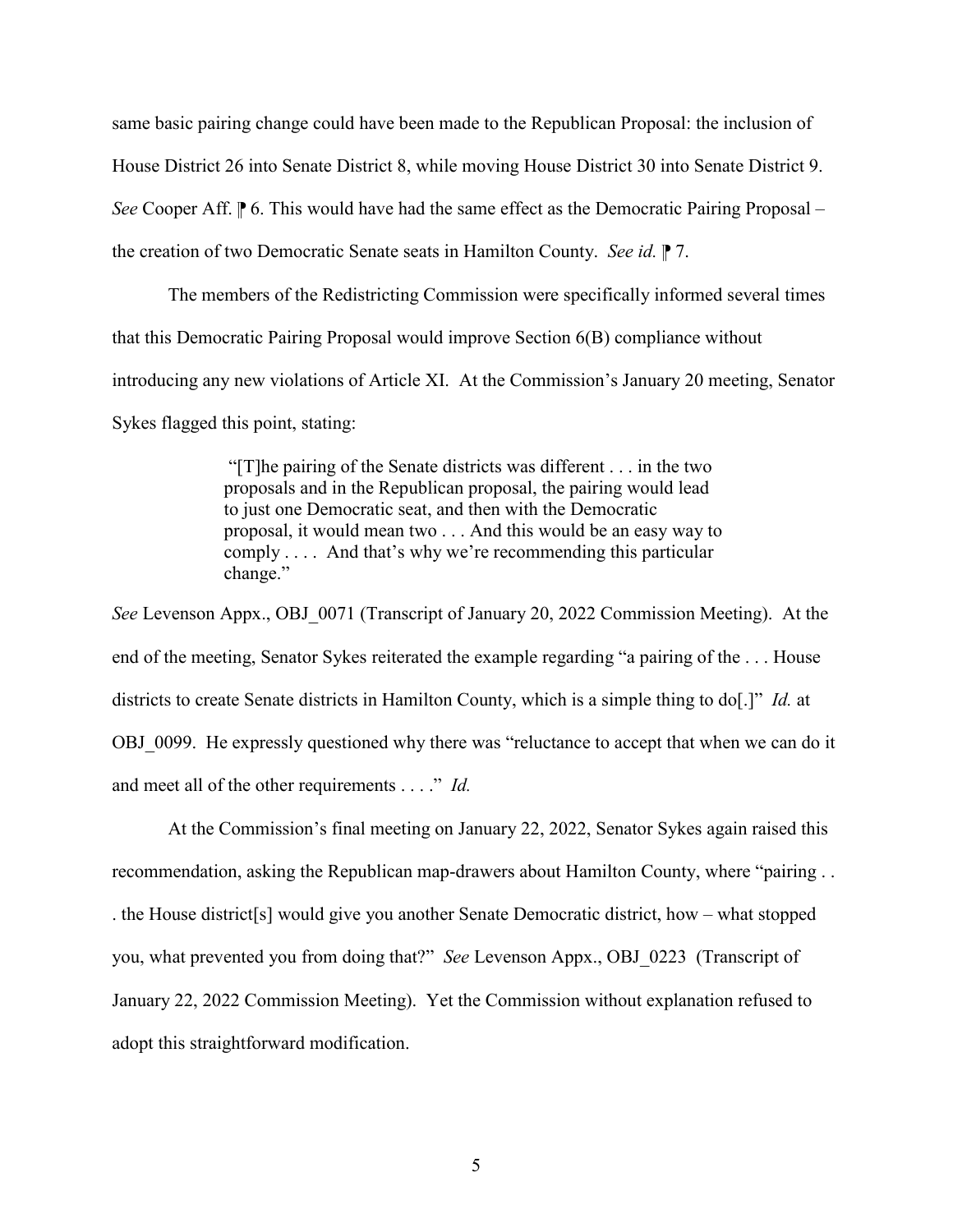## 2. The Alternative Configuration is Fully Compliant with All Provisions of Article XI and At Least As Compact As the Revised Map

As mentioned above, the Revised House Map situates seven House districts entirely within Hamilton County. Under Article XI of the Ohio Constitution, two Senate districts had to be drawn from contiguous House districts entirely within Hamilton County.<sup>1</sup> The remaining Hamilton County House District had to be paired with districts outside Hamilton County to form another Senate district. The Democratic Pairing Proposal satisfies this requirement, as it only switches the pairing of contiguous House districts *within* Hamilton County.

The Democratic Pairing Proposal also satisfies all other relevant requirements of Article XI. Specifically, this Senate pairing complies with Section 2, as each district would be represented by one Senator. It complies with Section  $3(B)(1)$ , as the population of the districts under the Democratic Pairing Proposal is within 5% of the Senate ratio of representation. *See*  Cooper Aff.  $\mathbb{P}8$ . It complies with Section 3(B)(2) in that it does not violate any state or federal law other than those described herein. It complies with Section  $3(B)(3)$  as it is entirely contiguous. It complies with Section 5, as new Senate District 8 continues to hold the majority of the population from 2012–2022 Senate District 8 even after House districts 26 and 30 are switched between Senate Districts 8 and 9 under the Democratic Pairing Proposal. And it complies with Section 7, assuming that the Commission itself has used the correct county, township and municipal boundaries when drawing its districts.

 $\overline{a}$ 

<sup>&</sup>lt;sup>1</sup> Specifically, Section  $4(A)$  requires that Senate districts "be composed of three contiguous house of representatives districts," and Section 4(B)(1) requires that any county larger than the senate ratio of representation "shall have as many senate districts wholly within the boundaries of the county as it has whole senate ratios of representation," the replacement plan must draw two Senate districts from House districts entirely within Hamilton County. Pursuant to 4(B)(1), "any fraction of the population in excess of a whole ratio shall be a part of only one adjoining senate district." The replacement plan meets this requirement by pairing House district 27 in Hamilton County with House districts 54 and 55 in Warren County, and this Senate district is not impacted by the modification proposed by Senator Sykes.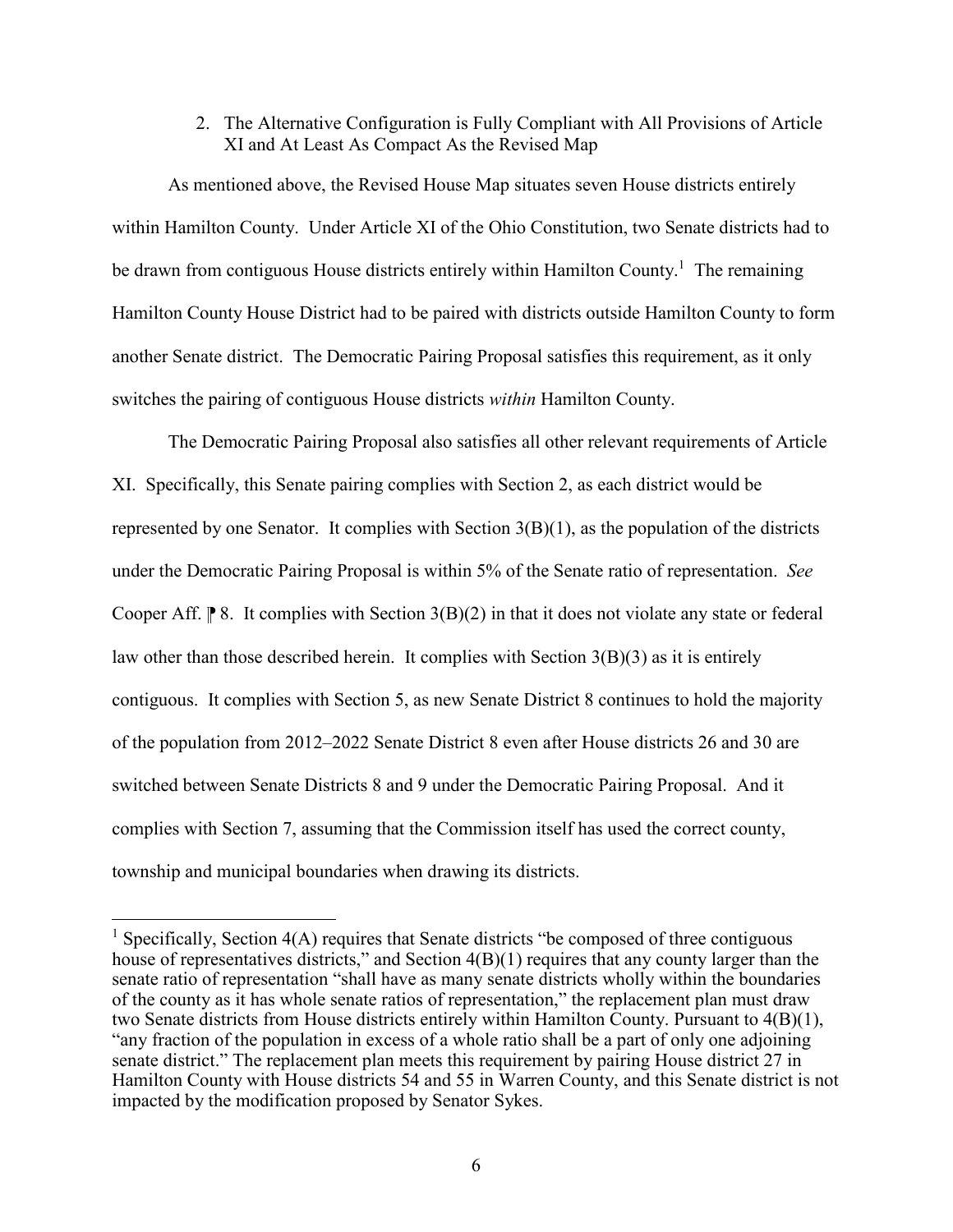In addition, the Hamilton County Senate districts under the Democratic Pairing Proposal are at least as compact as those in the Revised Senate Map. Scoring the maps on the three most prominent measures of compactness, they emerge as equally compact: The Democratic Senate Proposal for the county achieves higher (more compact) scores than the Revised Senate Map on the Polsby-Popper scale; the Revised Senate Map scores slightly better on the Reock scale; and they score equivalently on Convex Hull scale. *See* Cooper Aff. <sup>1</sup> 9–10. All three scales are available on Maptitude, and thus were readily available to the map-drawers. On top of this, a side-by-side visual comparison of the two maps confirms that the Democratic Proposal is at least, if not more, compact.



Revised Senate Map in Hamilton County Democratic Pairing Proposal

3. The Alternative Pairings Were Rejected by the Commission Without Constitutional Explanation

Notwithstanding that a simple, compliant alternative was before the Commission, the Republican map-drawers refused to implement this change. On January 22, 2022 after three unproductive attempts to understand the map-drawers' refusal, Senator Sykes asked for a fourth time about his request "to change the pairing in Hamilton County to produce an additional Democratic Senate district. What prevents you from doing that?" Levenson Appx., OBJ\_0223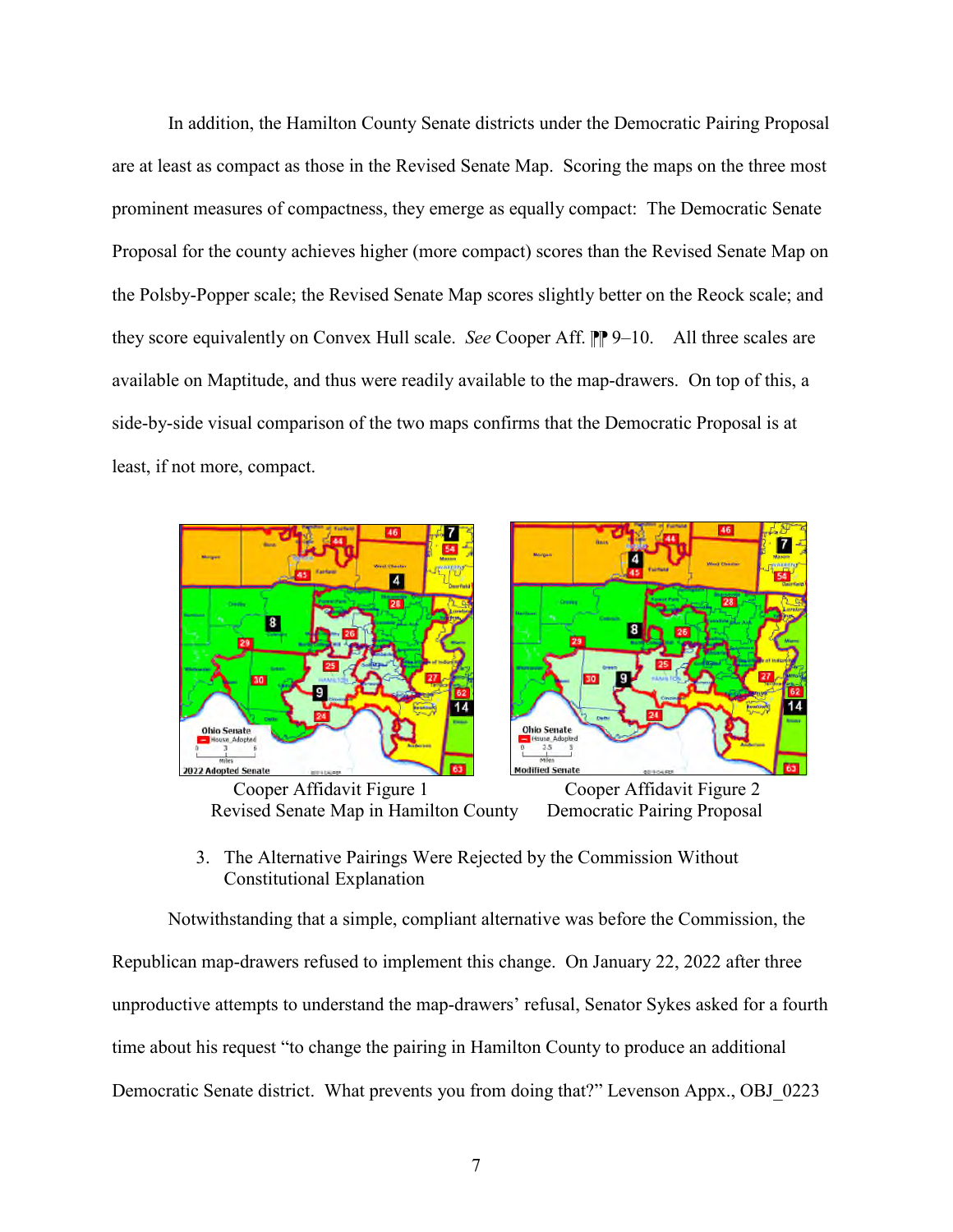(Transcript of January 22, 2022 Commission Meeting).Republican map-drawers did not provide a response grounded in the other constitutional mandates found in Article XI, and Speaker Cupp ended questioning. *Id.* at OBJ\_0226*.*

# **II. Objection 2: The Revised House Map Violates the Proportionality Requirement of Section 6(B)**

Despite this Court's clear instruction that the Respondents adopt a revised General Assembly map that complies with Article XI, Section 6(B), the Respondents have failed to do so. Although the Commission purports to have adopted a revised House district plan that attempts to correspond more closely to the statewide preferences of the voters of Ohio than the previous enacted plan, a closer examination reveals that the Revised House Map in fact fails to comply with Section  $6(B)$ .

# **A. The Revised House Map Actually Provides a Grossly Disproportionate Allocation of House Seats**

Although the Respondents represent in their Section 8(C)(2) Statement that "[t]he final adopted House district plan contains 57 Republican-leaning districts," a closer examination shows that Republicans can expect to win significantly more than 57 House districts under the Revised House Map. Dr. Imai calculated the number of Republican-leaning districts under the Revised House Map to be 61.6, rather than  $57<sup>2</sup>$  Report of Dr. Kosuke Imai (Jan. 25, 2022)  $\P$  24 [hereinafter "Imai Rpt."].

Although the Revised House Map was drawn to provide the Democrats nominally with 42 districts according to the Commission's calculations, 12 of these "Democratic" districts are in fact toss-up districts – within 1 percentage point of 50% vote share. Imai Rpt. ¶ 8; Report of Dr.

 $\overline{a}$ 

 $2$  In doing so, he using the same methodology employed in his first expert report submitted to the Court on October 22, 2021 and the same set of elections used by the Commission. Report of Dr. Kosuke Imai (Oct. 22, 2021) ¶ 22; Imai Rpt. at ¶ 9.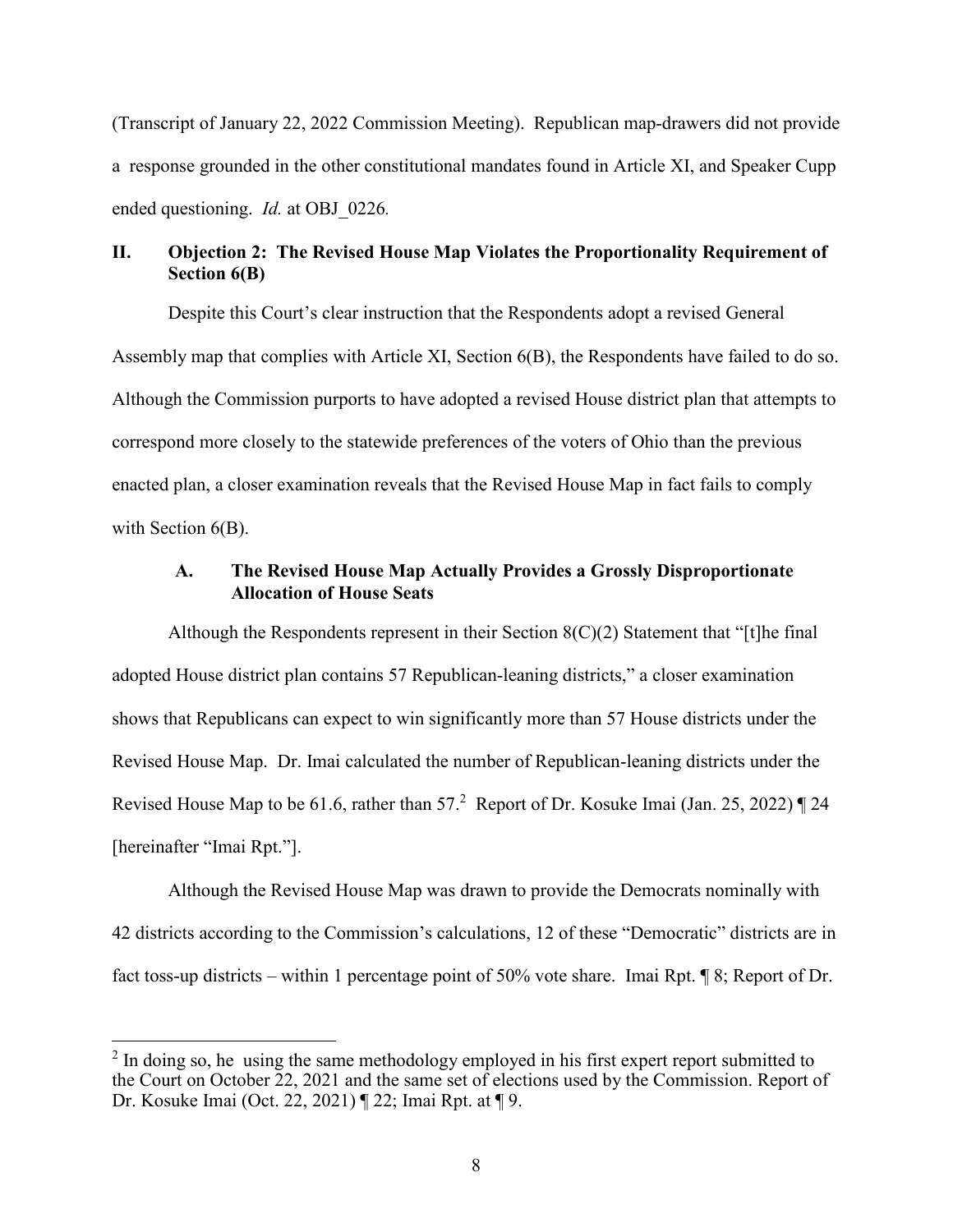Christopher Warshaw (Jan. 25, 2022) at 10 [hereinafter "Warshaw Rpt."]. As drawn, these districts would have elected Republicans in the recent past. Imai Rpt. ¶¶ 11–13.

In contrast, all 57 of the House districts attributed by the Commission to the Republicans will reliably elect Republicans. Not a single Republican seat has a partisan index of less than 52.6%. Imai Rpt. ¶ 8. Because all of the Revised House Map's toss-up districts were labeled by the map-drawers as Democratic-leaning and put into the Democratic side of the ledger, the mapdrawers' characterization of the map grossly overestimates the total number of Democraticleaning districts in the Revised House Map. *Id.*

## **B. The Commission's Characterization of the Revised House Map Conceals, and Grossly Underestimates, its Partisan Favoritism**

The difference between the Commission's reported number of Republican-leaning districts under the Revised House Map (57) versus the realistic number of Republican-leaning districts under the plan  $(61.6)$  stems from a difference in how votes are aggregated and subsequently translated into expected seat shares. Imai Rpt. ¶¶ 4–5, 24.

To arrive at its calculation of 57 House district seats, the Commission took an "all-ornothing" approach which "classifies a district as 'Republican-leaning' if the total number of Republican votes exceeds the total number of Democratic votes, and otherwise as "Democraticleaning," after summing up the total number of votes for Democratic and Republican candidates tallied across the 2016–2020 statewide elections. Imai Rpt. ¶¶ 4–5. Under this method, competitive districts that lean Democratic even with the slightest of margins (e.g., 50% +1 vote in favor of Democrats) are counted as equivalent to a safe Democratic district (e.g., a district where Democrats win 100% of the vote). Imai Rpt. ¶ 6.

To arrive at his calculation of 61.6 House district seats, Dr. Imai uses a methodological approach that more accurately accounts for, and thus more accurately predicts, voter preferences.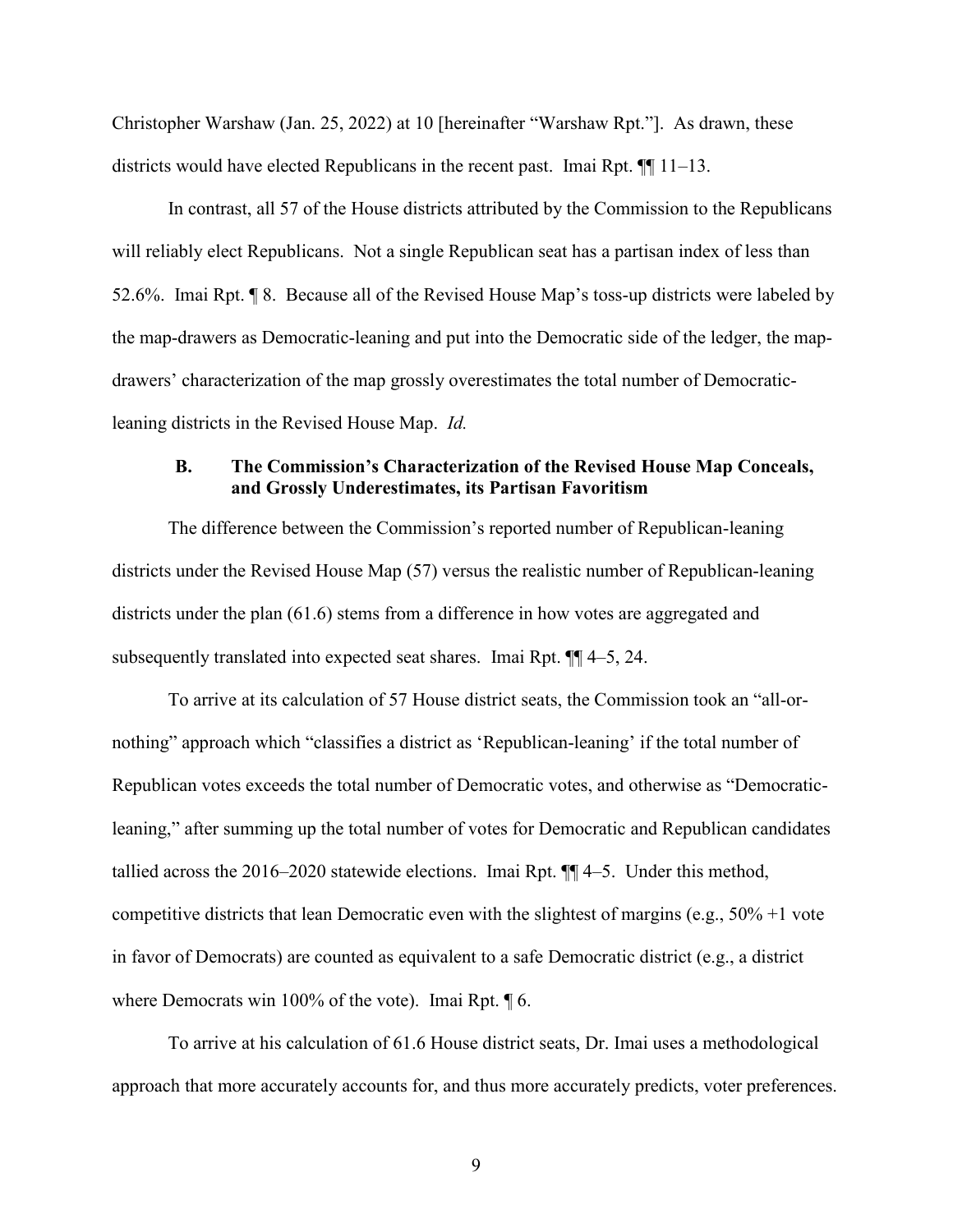Imai Rpt. ¶ 9. This method involves first determining the likely winner in a district based on the vote totals for each statewide election and then averaging this number of election victories across all the statewide elections to arrive at the average number of elections a political party is expected to win. *Id.* Thus, this method accounts for the fact that "toss-up districts, unlike safe districts, are sometimes won by Republican candidates and other times won by Democrats, depending on elections" and counts fractional seat shares accordingly. *Id.* ¶ 10. Each party's electoral viability is recognized, and not submerged in an "all-or-nothing" total that is then projected onto all future elections under the map.

Dr. Imai provides several reasons why this method more accurately predicts the expected number of House districts that will lean Republican or Democrat. Imai Rpt. ¶¶ 10–17. As one illustrative example, House District 52 is counted by the map-drawers as Democratic-leaning because across the 2016–2020 statewide elections, the total Republican vote share was 49.94% and the total Democratic vote share was 50.06%. Imai Rpt. ¶ 12. Although Republicans would have won this proposed district four times out of the nine statewide elections from 2016–2020, the Commission nevertheless counts House District 52 as a Democratic-leaning district. *Id.* In contrast, under the calculation method used by Dr. Imai, a fractional 5/9 share of this district is counted as Democratic-leaning and the remaining 4/9 is counted as Republican-leaning. *Id.*

The potential mischief achievable by Commission's counting method is clearly demonstrated by another illustrative example provided by Dr. Imai. Dr. Imai "conduct[ed] a socalled *leave-one-out* analysis by removing one election out of the 2016–2020 election set used by the Commission and applying their methodology to the remaining election data." Imai Rpt. ¶ 15. This type of analysis is often used in statistics to examine the robustness of a methodology, and here shows the effects on seat share when one removes just one election from the set of data

10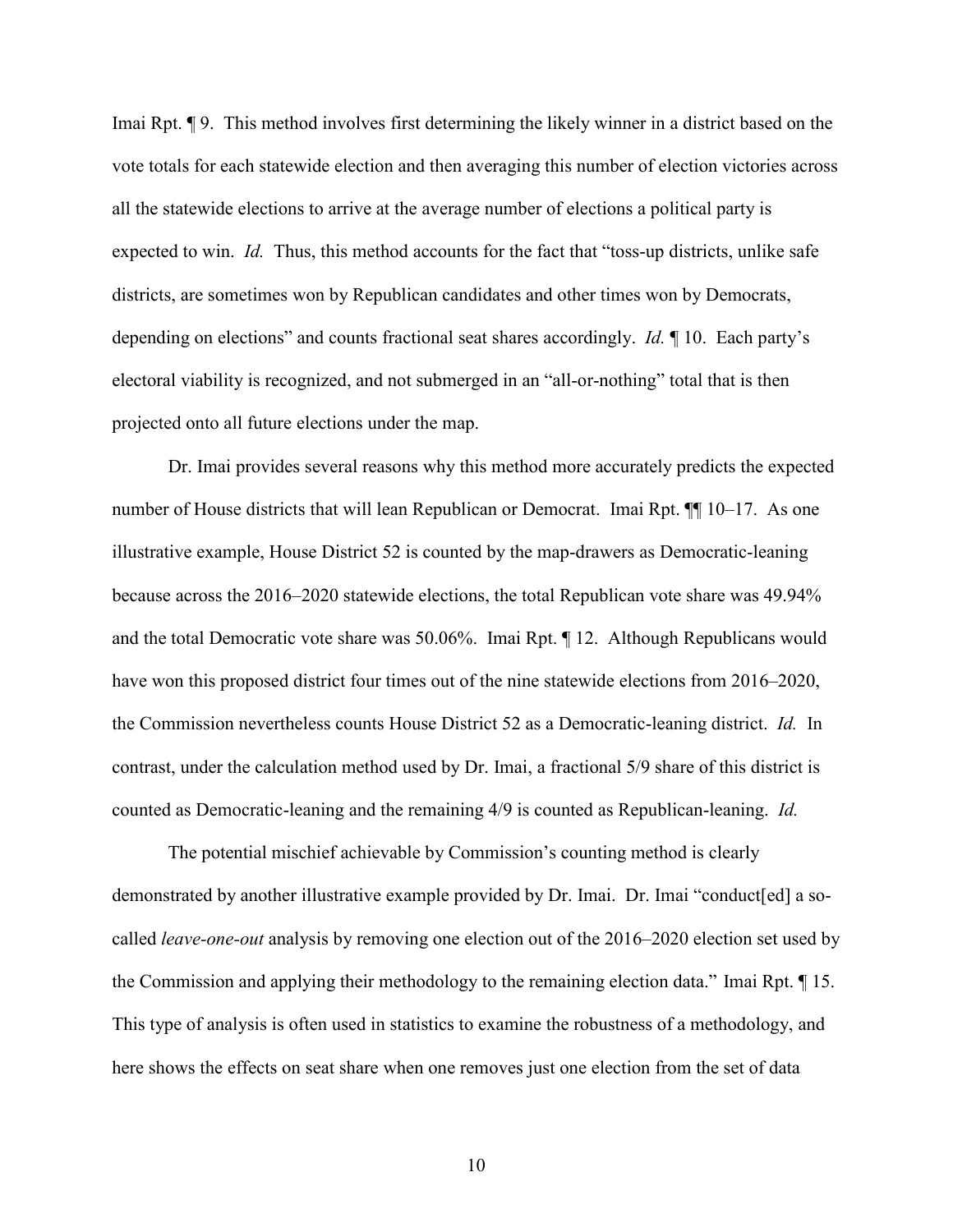used. *Id*. "Since there exist a total number of 9 statewide elections in this set, repeating this procedure yields 9 different estimates of the number of 'Republican-leaning' districts under the revised plan." *Id*. Under Dr. Imai's method, the elimination of one election would only have a modest effect on expected seat share corresponding to no more than one-ninth of the political scoring for each district. Imai Rpt.  $\P$  17. Under the Commission's approach the effect is potentially much greater than that – and in this case, it was to the tune of between 6 and 12 seats. Imai Rpt. ¶ 16.

And that explains what happened here. Figure 2 from Dr. Imai's report, reproduced below, compares the expected seat share of the revised House district plan, both for his and the Commission's aggregation method, using each of these nine different estimates where one election is "left out." Imai Rpt. ¶¶ 16, 17.



Figure 2: Comparison of election calculations for counting Republican-leaning seats for the 9 statewide elections for 2016-2020, leaving one election out for each calculation.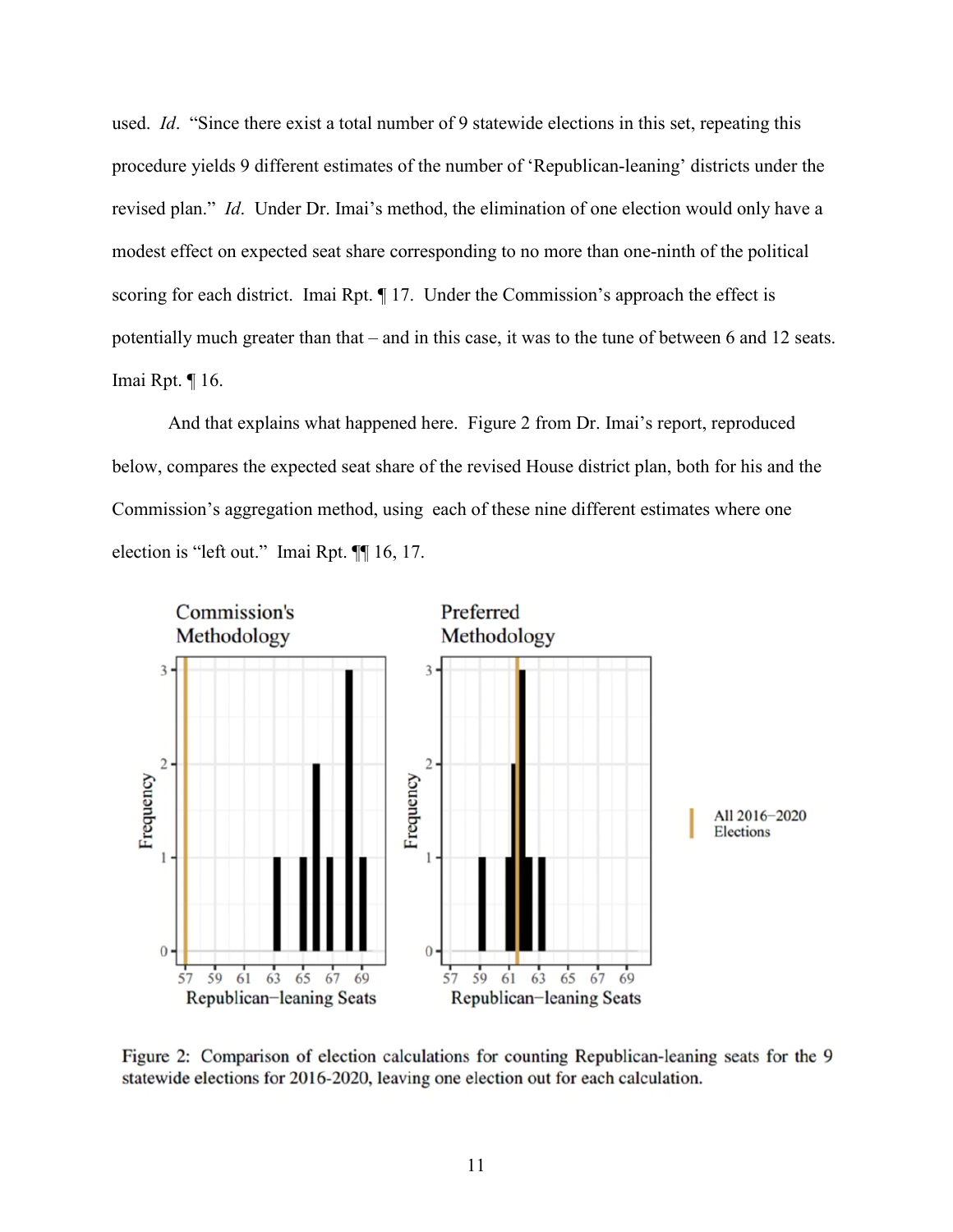The results of leave-one-out analysis when applied to the calculation of seat share using the Commission's methodology are telling. When any one election left out of the nine in the set of statewide elections from 2016–2020 is removed, the number of Republican-leaning house districts under the Revised House Map (between 63 and 69) "is much greater than the result based on all 9 statewide elections" (57). Imai Rpt. ¶ 16. Accordingly, Dr. Imai concluded that the Commission's approach "grossly underestimates the total number of 'Republican- leaning' districts." *Id.* The Commission's precarious aggregation method exposes the unreliability of their estimated seat count. In contrast, under Dr. Imai's method "[t]he total number of expected Republican seats under the revised plan ranges from 59.2 to 63.1 with the estimate based on all 9 statewide elections located in the middle of the leave-one-out distribution." Imai Rpt. ¶ 17. Under a more methodologically accurate method, it is clear that the Revised House Map fails to meet Section 6(B)'s proportionality requirement.

# **III. Objection 3: The Objective Evidence of the Revised House Map's Partisan Skew Demonstrates that It Primarily Favors the Republican Party in Violation of Section 6(A).**

In considering whether a Plan violates the Section 6(A) prohibition on drawing a map that primarily favors one particular party, this Court's January 12, 2022 Opinion identified several factors, including: (1) the map drawers' intent (Slip Op.  $\parallel$  116), (2) the number of seats afforded to a political party ( $\parallel$  121): (3) traditional partisan bias metrics ( $\parallel$  122 – 123); and (4) whether the natural political geography of a the state explained the partisan skew  $(\mathbb{P} \mid 124, 131)$ . The Revised House Map fails to pass muster under each of these factors.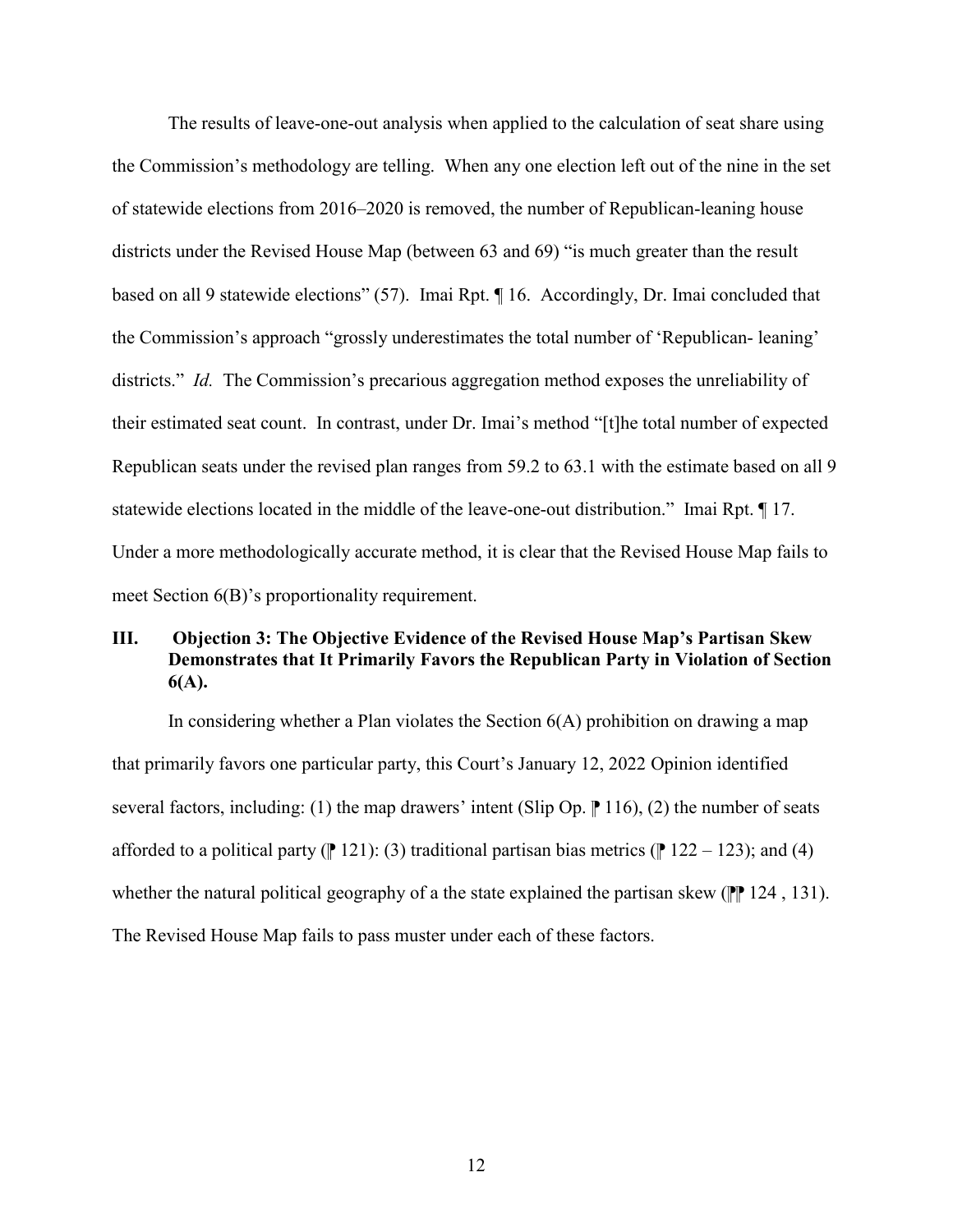# **A. The Commission's Creation of Numerous Nominally Democratic Leaning Districts While Creating a Large Number of Safe Republican Districts Reveals Its Partisan Intent**

As noted above, the Commission's consistent pattern of choosing to provide very narrow margins for many of its alleged "Democratic leaning" districts and an ample margin for the Republican leaning districts, demonstrates that the map was drawn primarily to favor the Republican Party. Imai Rpt. ¶ 8; Warshaw Rpt. at 10.

# **B. The Number of Republican Leaning Seats Created By the Revised House Map Demonstrates Its Partisan Bias**

When compared to Dr. Imai's representative set of 5,000 possible redistricting maps that comply with Ohio's constitutional requirements and reflect the state's political geography, the Revised House Map creates 2.7 more Republican-leaning House districts than the average simulated plan. Indeed, Dr. Imai found that the Revised House Map creates more Republican districts than *any* of the 5,000 simulated plans and is over 5 standard deviations away from the mean. Imai Rpt. ¶ 24.

Accordingly, the Revised House Map remains a clear statistical outlier, and rests on too much partisanship in favor of the Republican Party. *See Common Cause v. Rucho*, 318 F.Supp.3d 777, 876, n.33 (M.D.N.C. 2018), vacated and remanded on other grounds, 139 S.Ct. 2484, 204 L. Ed. 2d 931 (2019) (reasoning that when "a districting plan is standard deviations from the mean in terms of the partisan composition of the delegation it produces, that amounts to probative and reliable statewide evidence that the plan rests on 'too much' partisanship"); *Castaneda v. Partida*, 430 U.S. 482, 496, n.17 (1977) (finding evidence of manipulation "if the difference between the expected value and the observed number is greater than two or three standard deviations").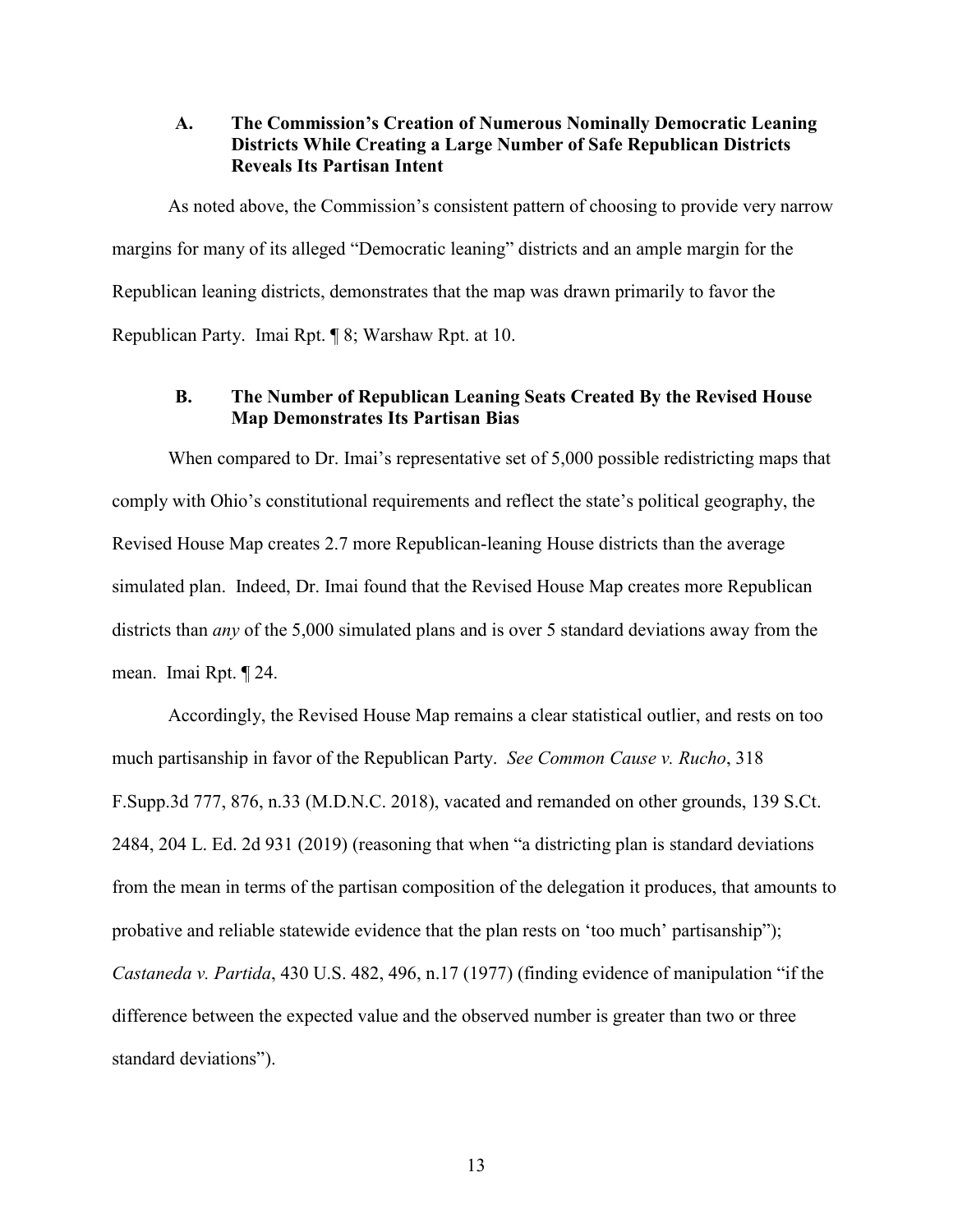Figure 4 of Dr. Imai's Report, reproduced below, shows the extent to which the revised House district plan (in yellow) is an extreme outlier in terms of expected seat share.



Figure 4: Average number of Repulican seats calculated for the 5,000 simulated House redistricting plans computed by averaging across the 9 statewide elections from 2016 to 2020. Overlaid are the values for the revised plan (yellow) and the enacted plan (red).

# **C. The Revised House Map's Partisan Bias Is a Statistical Outlier**

Further, the Revised House Map was drawn primarily to favor the Republican Party. The well-established partisan bias metrics all demonstrate that it has a substantial partisan skew. Dr. Warshaw measured the partisan skew of the Revised House Map using the efficiency gap, meanmedian gap, partisan symmetry, and declination measure and concluded that the Revised House Map would "have a very large pro-Republican bias." Warshaw Rpt. at 6. He then compared the partisan skew of the Revised House Map to the Rodden Revised Map, also before the Commission. *Id*. This comparison highlights that the skew is a result of the method of counting the toss-up districts. Dr. Rodden's map, which also has nominally 57 Republican House seats, has a much lower partisan skew because it lacks the same number of toss-up districts, mischaracterized as Democratic seats, in the Revised House Map. Warshaw Rpt. at 11.

Dr. Warshaw specifically uses two methods for his partisan bias estimates: a composite metric, and a more sophisticated estimate from PlanScore that adjusted for future predicted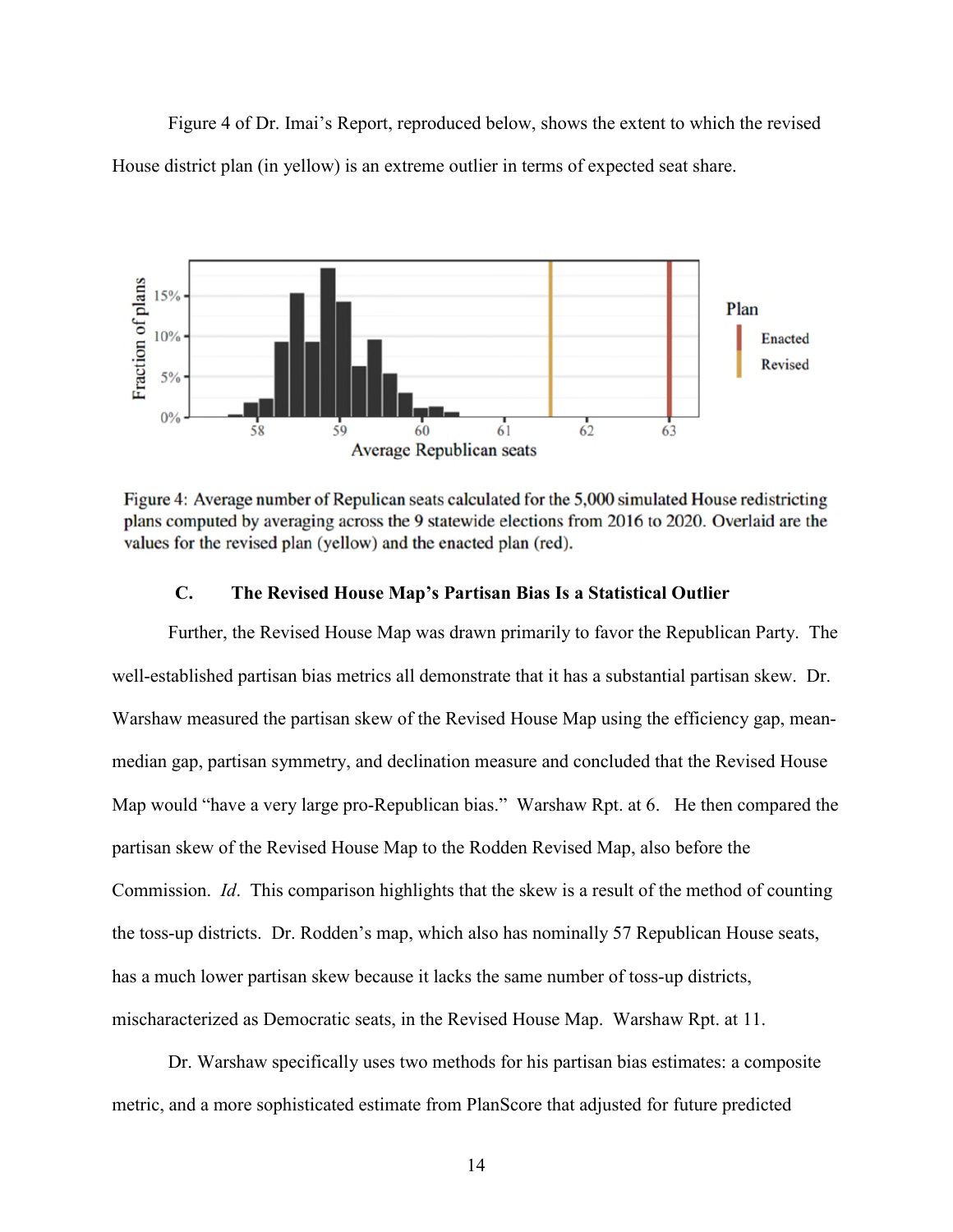trends. Under the first method, analyzing the Revised House Map Dr. Warshaw calculates that when "average<sup>[d]</sup> across all four metrics, the plan is more extreme than 74% of previous plans and more pro-Republican than 86% of previous plans," leading him to conclude that "Ohio's revised [House] plan has a substantial pro-Republican bias." Warshaw Rpt. at 14. Using his second PlanScore method, Dr. Warshaw finds that the Revised House Map "is slightly *more biased* than the original plan" and "favors Republicans in 99% of PlanScore's scenarios" and "is more extreme than 76% of previous plans and more pro-Republican than 91% of previous plans." Warshaw Rpt. at 16.

As a point of comparison, Dr. Warshaw also examined the proposed House map submitted to the Commission by Dr. Rodden. Dr. Warshaw concluded that the plan submitted by Dr. Rodden was more proportional and "more fair based on a variety of generally accepted Political Science metrics of partisan bias in districting" than the Revised House Map, which provides evidence that the partisanship of the Revised House Map was not simply a result of political geography or adherence to the other constitutional requirements. Warshaw Rpt. at 17.

Moreover, as Dr. Imai's analysis demonstrates, the Revised House Map is an outlier on the four well-established partisan bias metrics when compared to his representative set of 5,000 simulated maps. Imai Rpt. ¶ 21. In making this statistical comparison, Dr. Imai analyzed the following four metrics and calculated the number of standard deviations between the Revised House Map and the mean across the simulated maps:

- Efficiency Gap: more than 5 standard deviations greater than the mean (Imai Rpt. ¶ 22.)
- Mean-Median Gap: more than 8 standard deviations greater than the mean (*Id.*)
- Partisan Symmetry: more than 9 standard deviations greater than the mean (*Id.*)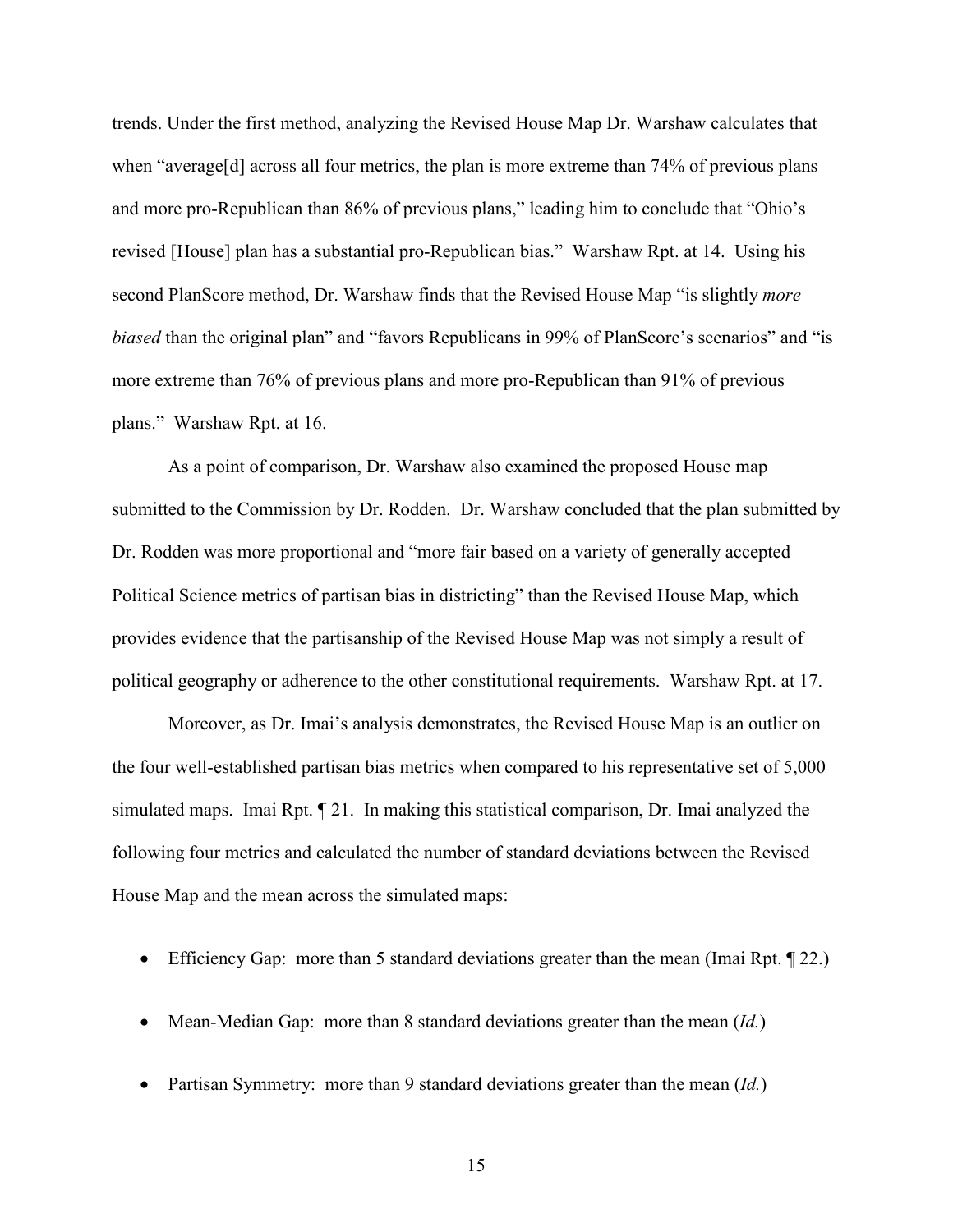Declination: more than 6 standard deviations greater than the mean (*Id.*)

Based on these standard deviation calculations, Dr. Imai concluded that the Revised House Map is a statistical outlier on all four of these widely accepted partisan bias metrics. Imai Rpt. ¶¶ 21, 22; s*ee Castaneda*, 430 U.S. at 496, n.17. (finding evidence of improper manipulation "if the difference between the expected value and the observed number is greater than two or three standard deviations"). Indeed, the Revised House Map exhibits a worse partisan bias than any of the 5,000 simulated plans under these metrics. Imai Rpt. ¶ 21. Figure 3 of Dr. Imai's report, reproduced below, compares the Revised House Map to his set of 5,000 simulated plans.



Figure 3: Four partisan bias measures calculated for the 5,000 simulated House redistricting plans computed by averaging across the 9 statewide elections from 2016 to 2020. Overlaid are the values for the revised plan (yellow) and the enacted plan (red). For each measure, larger values (towards the right) correspond to more Republican-favoring plans.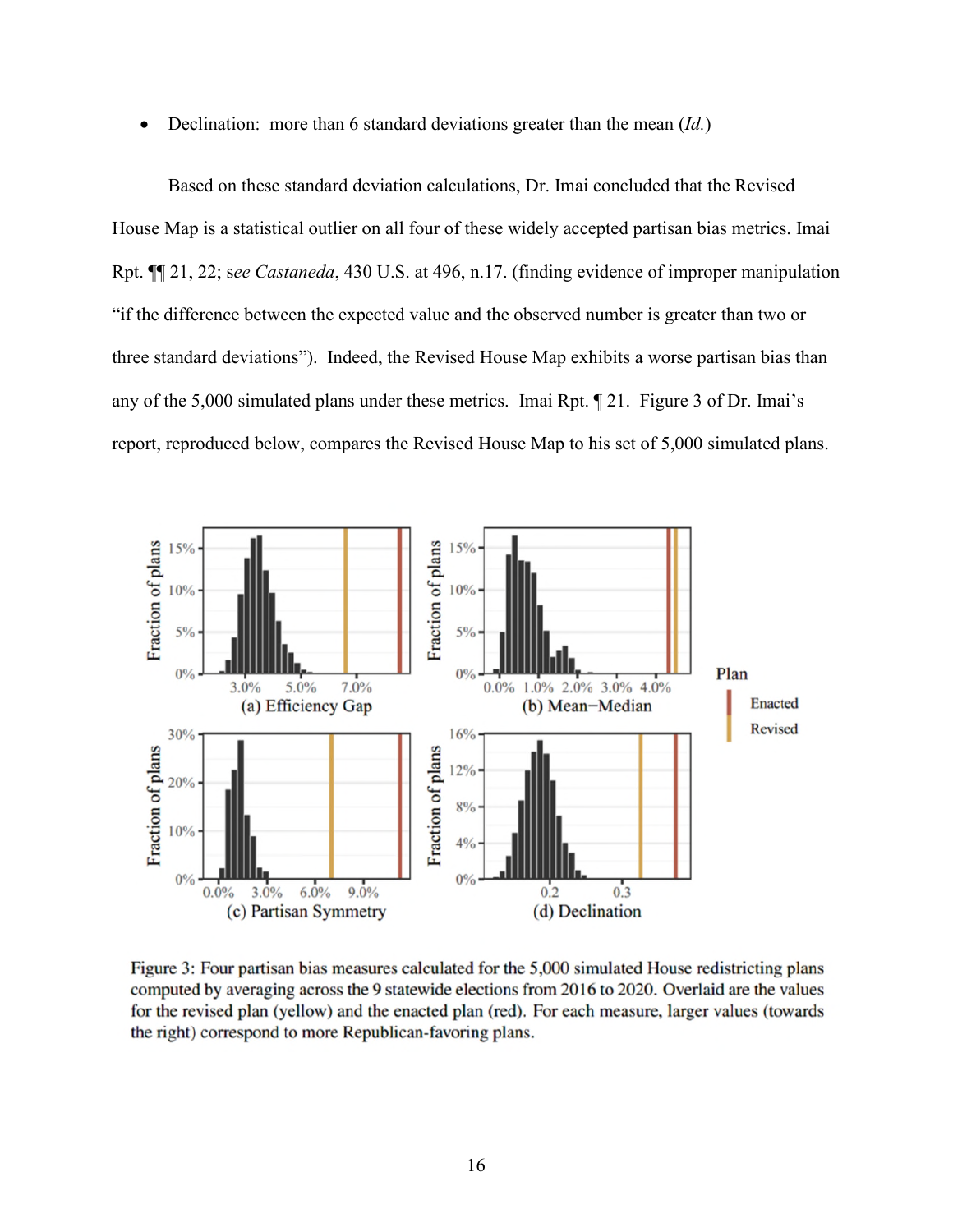# **D. The Partisan Skew of the Adopted Plan Cannot Be Explained By Ohio's Political Geography**

As this Court noted in its January 12, 2022 Opinion, Dr. Imai's 5,000 simulated maps neutralizes the effect of Ohio's political geography. Slip Op. <sup>124</sup>. Accordingly, that factor cannot explain the partisan skew of the Revised House Map.

# **IV. The Revision of the Map Can Be Timely Undertaken**

This Court has already found that it has the power to order a remedy for violations of Article XI, Section 6 of the Ohio Constitution. Given that the Revised Senate Map and the Revised House Map fail to meet Section 6 requirements, the LWV Petitioners request that this Court order that the Commission once again revise these plans, but this time in line with Section  $6<sup>3</sup>$  To the extent the Respondents raise concerns about election timing, that schedule is the product of statutory enactments and administrative actions. Should the Court determine that there are constitutional infirmities with the Revised Map, it can direct the Legislature and Secretary of State to make the necessary adjustments to the election schedule.

 $\overline{a}$ 

<sup>&</sup>lt;sup>33</sup> To the extent that Respondents will argue that they could not become more compliant with Section 6(B) on either map, the Revised General Assembly Map produced by Dr. Rodden illustrates that it is in fact possible to draw a map closer to proportionality.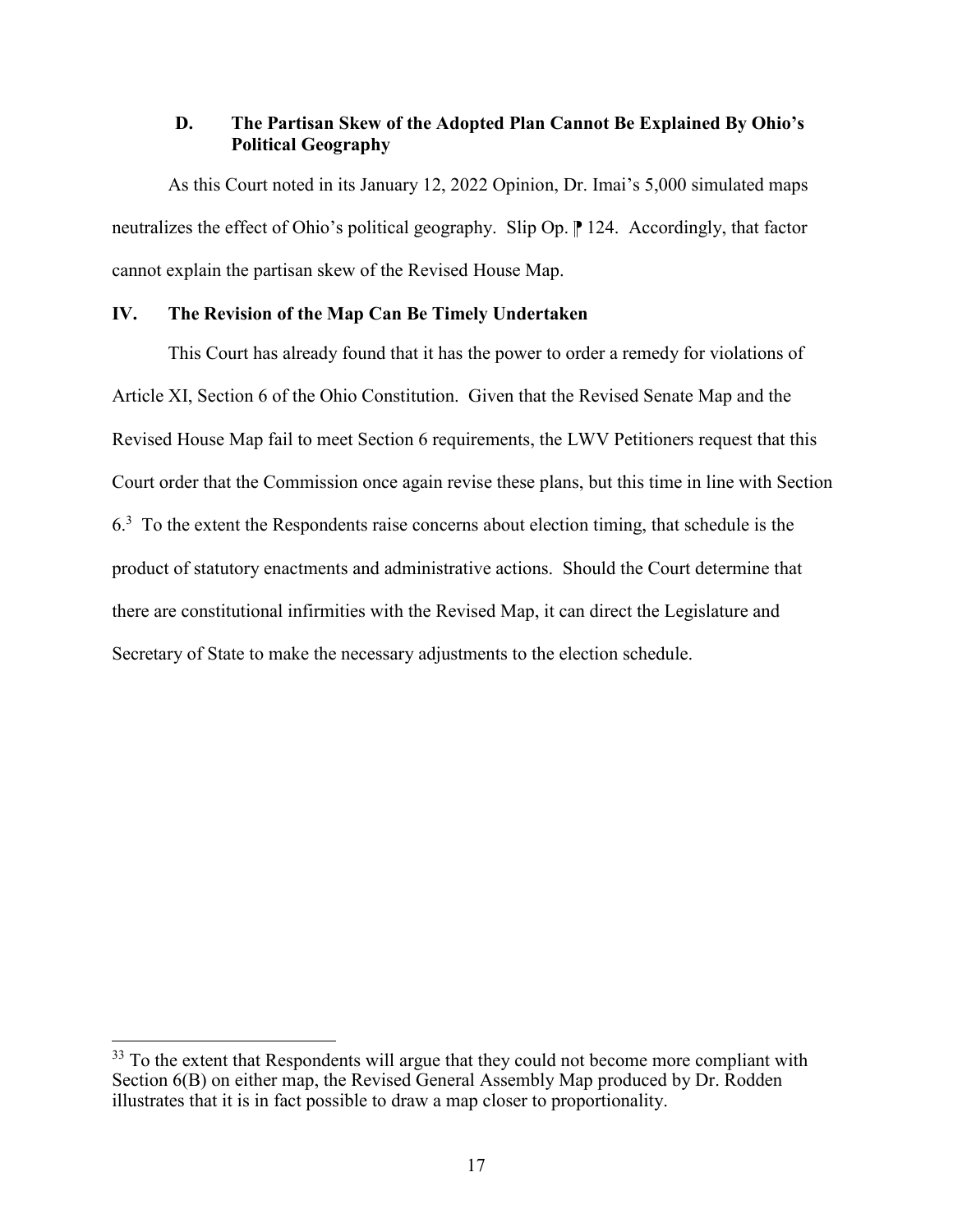### CERTIFICATE OF SERVICE

I, Freda J. Levenson, hereby certify that on January 25, 2022, I caused a true and correct copy of the following documents to be served by email upon the counsel listed below:

## **1. Petitioner's Objection to the Ohio Redistricting Commission's Revised Plan**

Freda J. Levenson (0045916) *Counsel of Record*  ACLU OF OHIO FOUNDATION, INC. 4506 Chester Avenue Cleveland, Ohio 44103 (614) 586-1972 x125 flevenson@acluohio.org

David J. Carey (0088787) ACLU OF OHIO FOUNDATION, INC. 1108 City Park Avenue, Suite 203 Columbus, Ohio 43206 (614) 586-1972 x2004 dcarey@acluohio.org

Alora Thomas (PHV 22010-2021) Julie A. Ebenstein (PHV 25423-2021) AMERICAN CIVIL LIBERTIES UNION 125 Broad Street New York, New York 10004 (212) 519-7866 athomas@aclu.org

Robert D. Fram (PHV 25414-2021) Donald Brown (PHV 25480-2021) David Denuyl (PHV 25452-2021) Joshua González (PHV 25424-2021) Juliana Goldrosen (PHV 25193-2021) COVINGTON & BURLING, LLP Salesforce Tower 415 Mission Street, Suite 5400 San Francisco, California 94105 (415) 591-6000 rfram@cov.com

Dave Yost OHIO ATTORNEY GENERAL

Bridget C. Coontz (0072919) Julie M. Pfeiffer (0069762) Michael A. Walton (0092201) Assistant Attorneys General Constitutional Offices Section 30 E. Broad Street, 16th Floor Columbus, Ohio 43215 (614) 466-2872 bridget.coontz@ohioago.gov

*Counsel for Respondents Ohio Governor DeWine, Ohio Secretary of State LaRose, and Ohio Auditor Faber* 

Phillip J. Strach Thomas A. Farr John E. Branch, III Alyssa M. Riggins NELSON MULLINS RILEY & SCARBOROUGH, LLP 4140 Parklake Ave., Suite 200 Raleigh, North Carolina 27612 (919) 329-3812 phil.strach@nelsonmullins.com

*Counsel for Respondents House Speaker Robert R. Cupp and Senate President Matt Huffman*